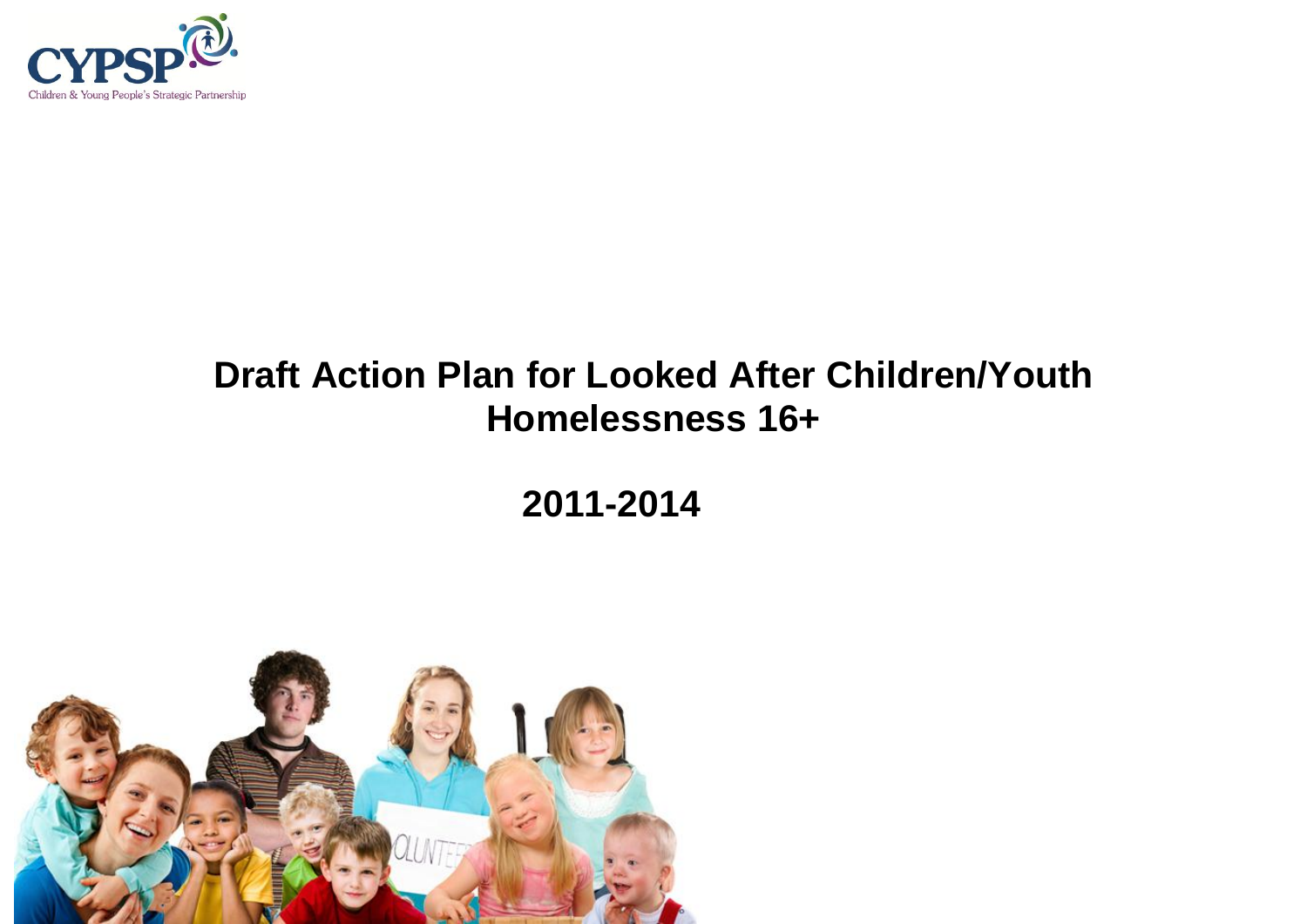

### **INTRODUCTION**

The Looked After Children/Youth Homelessness 16+ Sub Group reports to, and is mandated by the Children and Young People's Strategic Partnership (CYPSP). The Sub Group has been charged by the CYPSP with drawing up a plan for integrated commissioning of supports and services for this group of children and young people, which will improve their outcomes. The work is Northern Ireland wide. Membership of the Group consists of representatives from the Statutory, Voluntary, and Community sectors. Current membership can be found at Appendix A. The participation of children and young people and their parents in all stages of the process is paramount.

The following draft action plan sets out how this Sub Group will contribute towards the implementation of the Northern Ireland Children and Young People's Plan. This overall plan sets out that all CYPSP planning work will contribute towards a shift to early intervention, and to integration of resources from all possible sources in order to improve outcomes for children and young people.

This action plan is one document in the suite of action plans, which make up the NI Children and Young People's Plan. The Looked After Children/ Youth Homelessness 16+ Sub Group will collaborate with the other Regional Sub Groups, the CYPSP Groups and the 5 Outcomes groups in order to implement the overall Plan.

The Plan is therefore a live document – at any one time the latest version of the overall Plan and the Action Plans of all of the planning groups will be available on our website, at [www.cypsp.org.](http://www.cypsp.org/)

The group has identified a range of quantitative information. Given the range of indicators that could be used for any outcome, the group has decided to prioritise a number of key indicators that will enable them to monitor progress against the outcomes over time. The quantitative indicators are either, currently collected and available to the group, or identified

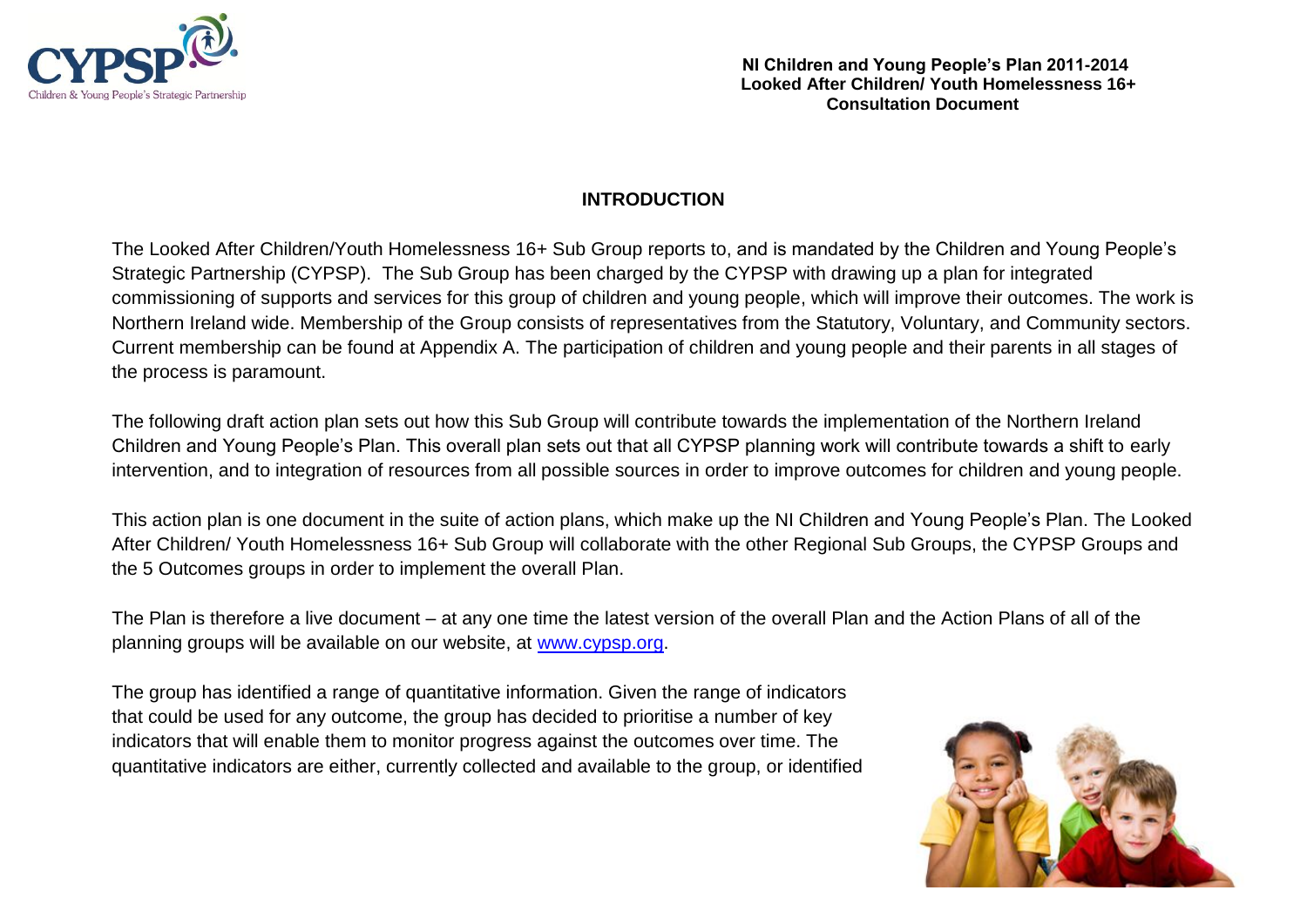

by the group as not readily available but useful information that they wish to collect as part of their ongoing work.

The group is also aware that the timeframe for the action plan is 2011-2014. Through an extensive outcomes based planning process, the group has identified many key issues for children and young people. However given the short time frame, many of the actions are short term and realistic in nature, with a view to address long term issues.

The Children (NI) Order 1995 states that a 'looked after' child is one 'who is in the care of a Trust or who is provided with accommodation by a Trust'. Looked after children can live:

- in a residential home
- in a residential school
- in a foster placement
- in a family placement with a relative or occasionally at home
- in jointly commissioned young adults supported accommodation that comply with DHSSPS standards and are subject to regular inspection by RQIA

The needs of Looked After Children are complex and diverse. There is much ongoing work addressing these issues. This sub group provides an overarching regional forum for this work and the action plan is designed to reflect that.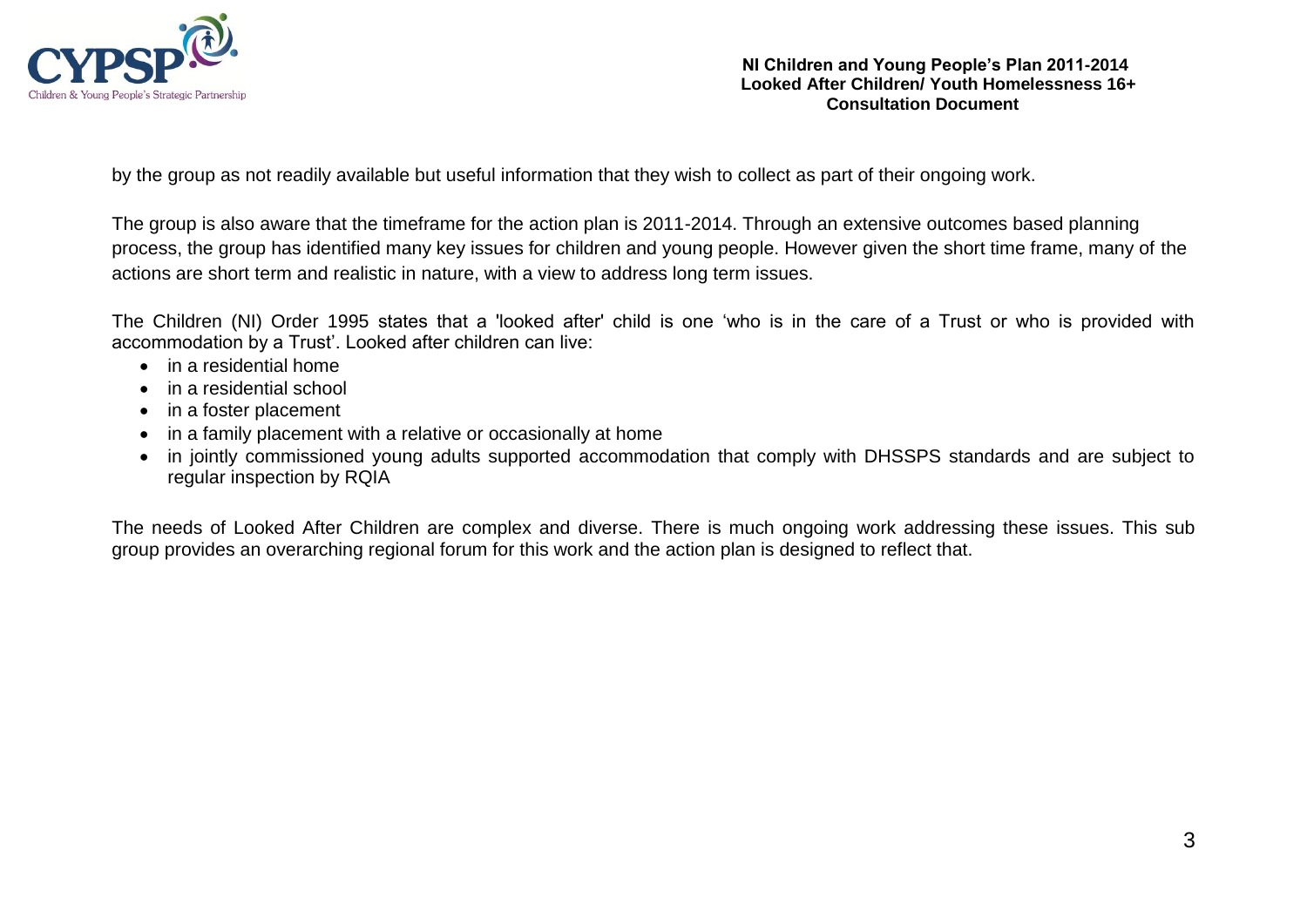

### **Outcome** *Healthy*

*All looked after children and young people should expect to be healthy* 

### **What do we know about children and young people… Quantitative Information Qualitative Information**

- % of Children and Young People with a health assessment and plan (CHS)
- % of Looked After Children not using drugs or alcohol
- % of Looked After Children who do not self harm (DSF10.4.14)
- % of young care leavers who are pregnant / young parents
- Number of children under 5 years old with health assessments and plans (CHS)

Promoting the quality of life for looked after children and young people (NICE Public Health Guidance 28 (NICE/ SCIE, Oct 2010))

CASI Key Messages – 5% of 12-18 year olds felt they needed help for drinking too much, 6% for drug/substance misuse

SCIE Research

Mind Your Health Study, physical and mental health of looked after children in Northern Ireland (QUB/ OFMDFM)

Responding to the health needs of looked after children, young people and their carers- views of young people, foster carers and practitioners regarding services to meet the health needs of looked after children and young people (PHA, 2012)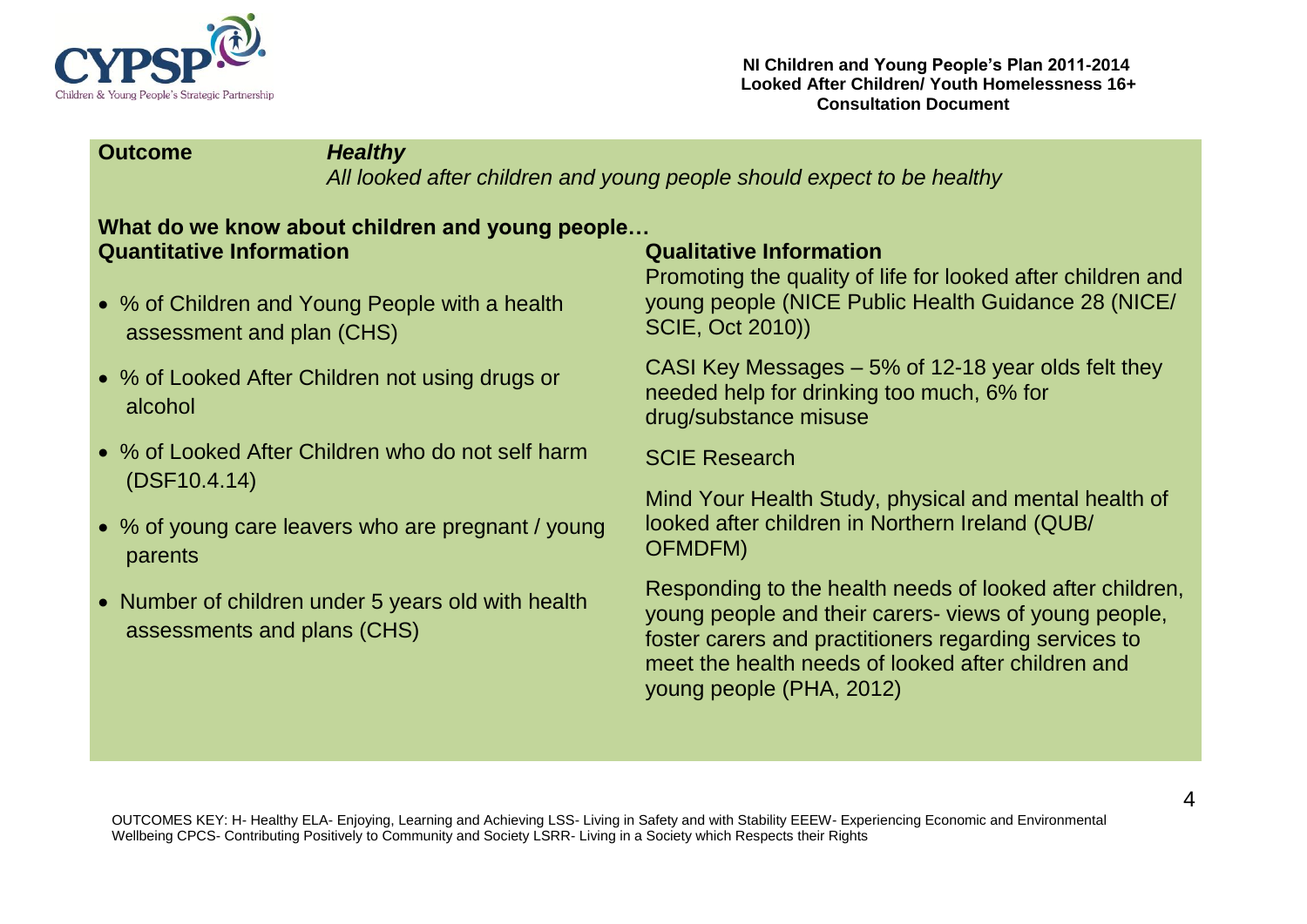

### **What we will do**

We will ensure that looked after children benefit from a range of health interventions and supports that will promote their physical health, mental health and emotional wellbeing

| <b>Outcome: Healthy</b>                                                                                       |                                                                                                                                                            |                                         |                                                                                                                                  |                                            |         |
|---------------------------------------------------------------------------------------------------------------|------------------------------------------------------------------------------------------------------------------------------------------------------------|-----------------------------------------|----------------------------------------------------------------------------------------------------------------------------------|--------------------------------------------|---------|
| <b>Actions:</b>                                                                                               | <b>Implementation Milestones</b>                                                                                                                           | Lead<br>person/other<br><b>groups</b>   | <b>What difference will</b><br>it make to children<br>and young people                                                           | <b>Other</b><br>outcomes                   | By when |
| We will ensure<br>that the health<br>and wellbeing<br>needs of looked<br>after children are<br>identified and | Regional guidance, standards<br>and documentation to support<br>looked after children health<br>assessments and plans are<br>developed and implemented     | <b>LAC Health</b><br><b>Needs Group</b> | Looked after children<br>will benefit from<br>meaningful health<br>plans that ensure<br>sensitive, informed<br>and timely health | ELA, LSS,<br>EEEW,<br>CPCS,<br><b>LSRR</b> | 2014    |
| responded to in<br>partnership with<br>them and their<br>carers, and that<br>health                           | Looked after children<br>contribute to and have access<br>to their health plan in an age<br>appropriate manner                                             | <b>LAC Health</b><br>Needs Group        | and wellbeing<br>services.                                                                                                       | LSS,<br><b>LSRR</b>                        | 2014    |
| assessments<br>and plans<br>informs inter-<br>agency care<br>plans                                            | A health and wellbeing<br>perspective is included in<br>preparation and education<br>programmes available for<br>those caring for looked after<br>children | <b>LAC Health</b><br>Needs Group        | The health needs of<br>looked after children<br>will be responded to<br>by carers who are<br>supported and<br>informed.          | LSS,<br><b>LSRR</b>                        | 2014    |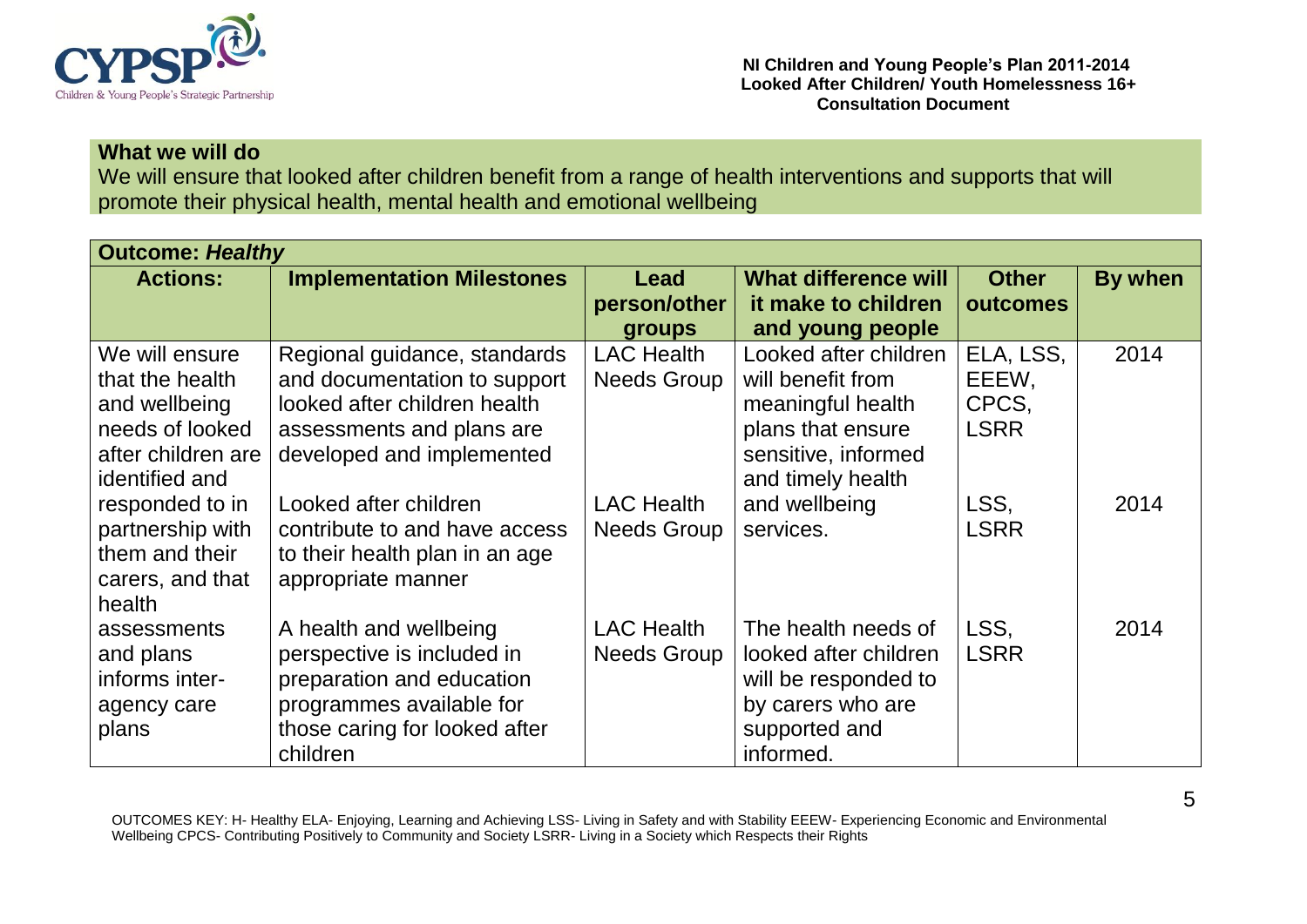

### **Outcome** *Enjoying, learning and achieving*

*Children and young people will be able to make the most of educational and noneducational opportunities*

### **What do we know about children and young people… Quantitative Information Qualitative Information**

- % of young people continuing in Further or Higher Education post 16 years (DSF)
- % of children in Foster Care benefiting from Fostering Achievement Programme
- % of children and young people suspended or expelled (ELBs)
- % of looked after children in education other than at school (EOTAS)
- % of looked after children subject to a Statement of Special Educational Needs whilst attending school
- % of looked after children finishing compulsory education with qualifications and achievements

Fostering Achievement Reports

CASI reports (sample size- 121) a significant number of participants reported experiencing disruption due to changes in care placements and school placements.25% of participants over 12 years old had been out of school for more than 3 months. Of these, 55% reported that they were helped back into education

All looked after children of statutory school age, including children and young people in Secure Accommodation and in Custody should have a PEP by 01st June 2013

`A PEP should be completed for all looked after children and young people admitted to care at the 3 month LAC Review, 6 month LAC Review, and at 6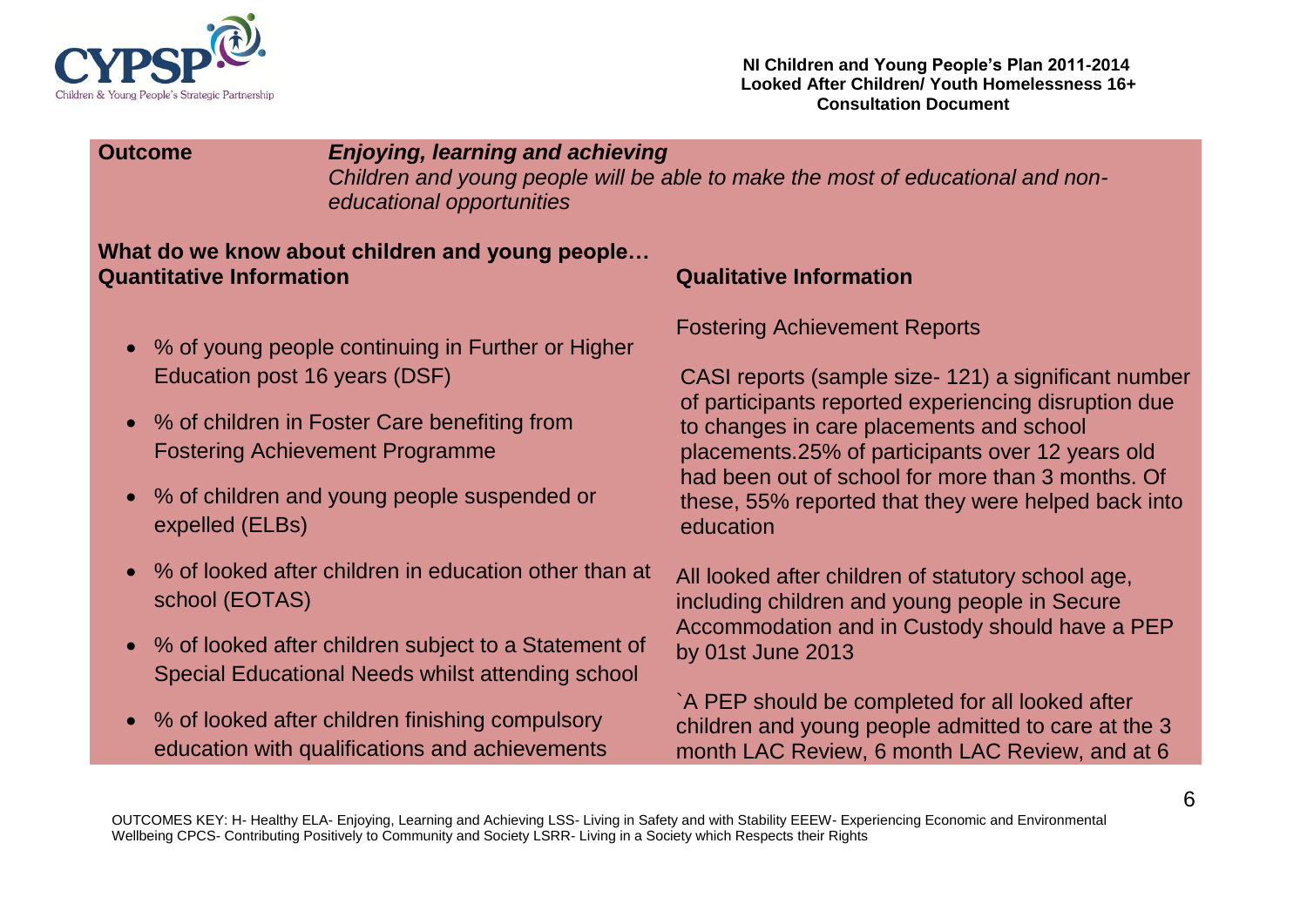

**NI Children and Young People's Plan 2011-2014 Looked After Children/ Youth Homelessness 16+ Consultation Document**

(PEPS) monthly intervals thereafter to coincide with all LAC Reviews`

> `It is vital that sufficient time is allocated for the completion of the PEP particularly a first review when vital information is gathered` **(Regional Guidance (NI) for Personal Education Plans for Looked after Children/Young People (PEP) December 2011)**

### **What we will do**

- Facilitate and support staff and carers to embed a culture of high aspirations for Looked After Children who will proactively encourage and advocate for looked after children / young people throughout their educational experiences.
- We will produce financial guidance so that looked after children and young people are aware of support available in pursuing further education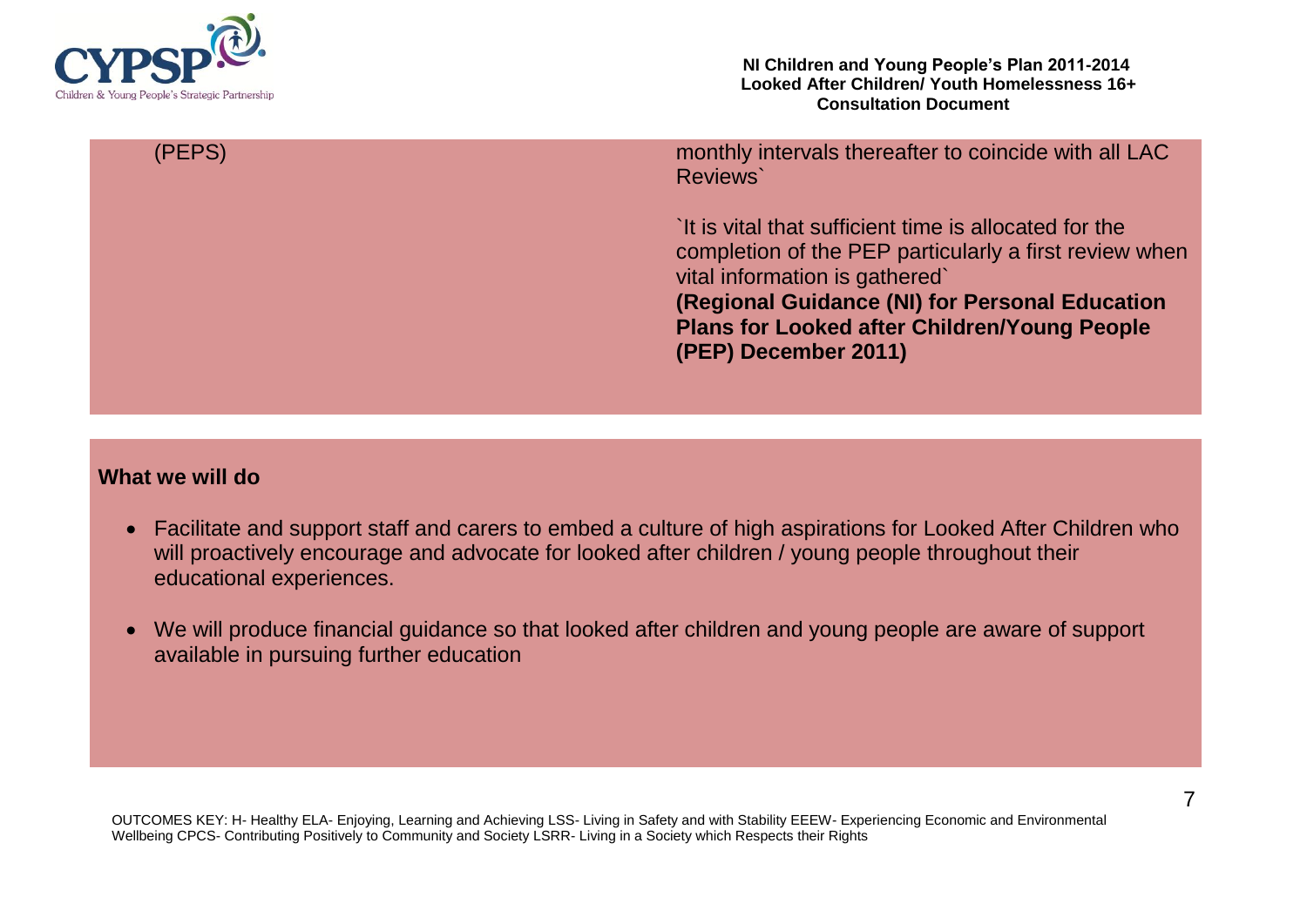

| <b>Outcome: Enjoying, learning and achieving</b>                                                                                                                 |                                                                                                                                                                                                                                                                                                                                                                          |                                         |                                                                                                                                                   |                              |         |  |  |  |
|------------------------------------------------------------------------------------------------------------------------------------------------------------------|--------------------------------------------------------------------------------------------------------------------------------------------------------------------------------------------------------------------------------------------------------------------------------------------------------------------------------------------------------------------------|-----------------------------------------|---------------------------------------------------------------------------------------------------------------------------------------------------|------------------------------|---------|--|--|--|
| <b>Actions:</b>                                                                                                                                                  | <b>Implementation Milestones</b>                                                                                                                                                                                                                                                                                                                                         | Lead<br>person/oth<br>er groups         | What difference will it<br>make to children and<br>young people                                                                                   | <b>Other</b><br>outcome<br>S | By when |  |  |  |
| Facilitate and<br>support staff to<br>embed a culture of<br>high aspirations<br>for Looked After                                                                 | Monitor progress of<br>implementation of PEP across<br>the region                                                                                                                                                                                                                                                                                                        | <b>CYPSP</b><br><b>LAC Sub</b><br>Group |                                                                                                                                                   |                              | 2014    |  |  |  |
| Children that will<br>proactively<br>encourage and<br>advocate for<br>looked after<br>children / young<br>people throughout<br>their educational<br>experiences. | Evaluate the implementation of<br>the following areas from Care<br>Matters in Northern Ireland - A<br>Bridge to a Better Future:<br>(March 2007)<br>Looked after Children - A<br>$\bullet$<br><b>Dedicated Educational</b><br><b>Support Service</b><br><b>Foster Carers and Key</b><br>Workers - Engagement with<br>Learning and Schools<br>Sharing information about a | <b>CYPSP</b><br><b>LAC Sub</b><br>Group | Looked after children<br>are encouraged and<br>supported to achieve<br>within educational<br>settings that is equal to<br>the best of their peers | Н,<br>EEEW,<br><b>LSRR</b>   | 2014    |  |  |  |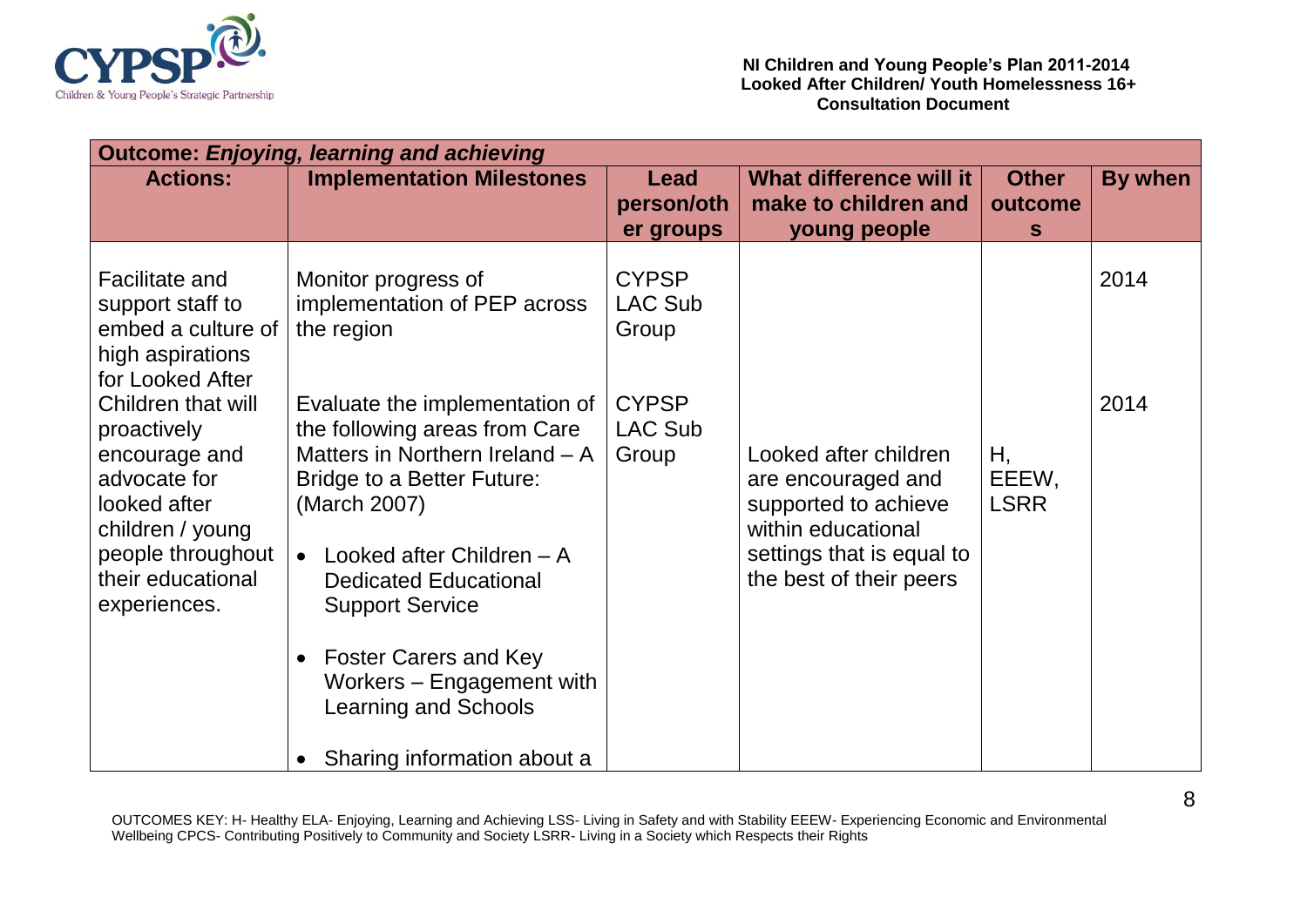

|                                                                                                                                                                | Child                                                                                                                                                                                                     |                                         |                                                                                                                                              |                            |      |
|----------------------------------------------------------------------------------------------------------------------------------------------------------------|-----------------------------------------------------------------------------------------------------------------------------------------------------------------------------------------------------------|-----------------------------------------|----------------------------------------------------------------------------------------------------------------------------------------------|----------------------------|------|
|                                                                                                                                                                | Equal access to learning<br>opportunities and additional<br>support                                                                                                                                       |                                         |                                                                                                                                              |                            |      |
|                                                                                                                                                                | Progression (16+)                                                                                                                                                                                         |                                         |                                                                                                                                              |                            |      |
|                                                                                                                                                                | To achieve this we will<br>undertake a scoping exercise<br>to establish what information is<br>available and what systems<br>need to be set up in order for<br>the above evaluation to be<br>carried out. | <b>CYPSP</b><br><b>LAC Sub</b><br>Group |                                                                                                                                              |                            | 2014 |
| We will produce a<br>financial written<br>document so<br>children and<br>young people are<br>aware of support<br>available in<br>pursuing further<br>education | Produce a written document in<br>partnership with FE and HE<br>providers to include a schedule<br>of financial supports and<br>information on student support                                             | <b>CYPSP</b><br><b>LAC Sub</b><br>Group | With an understanding<br>of financial support<br>available, looked after<br>children can better<br>pursue further<br>education opportunities | Η,<br>EEEW,<br><b>LSRR</b> | 2014 |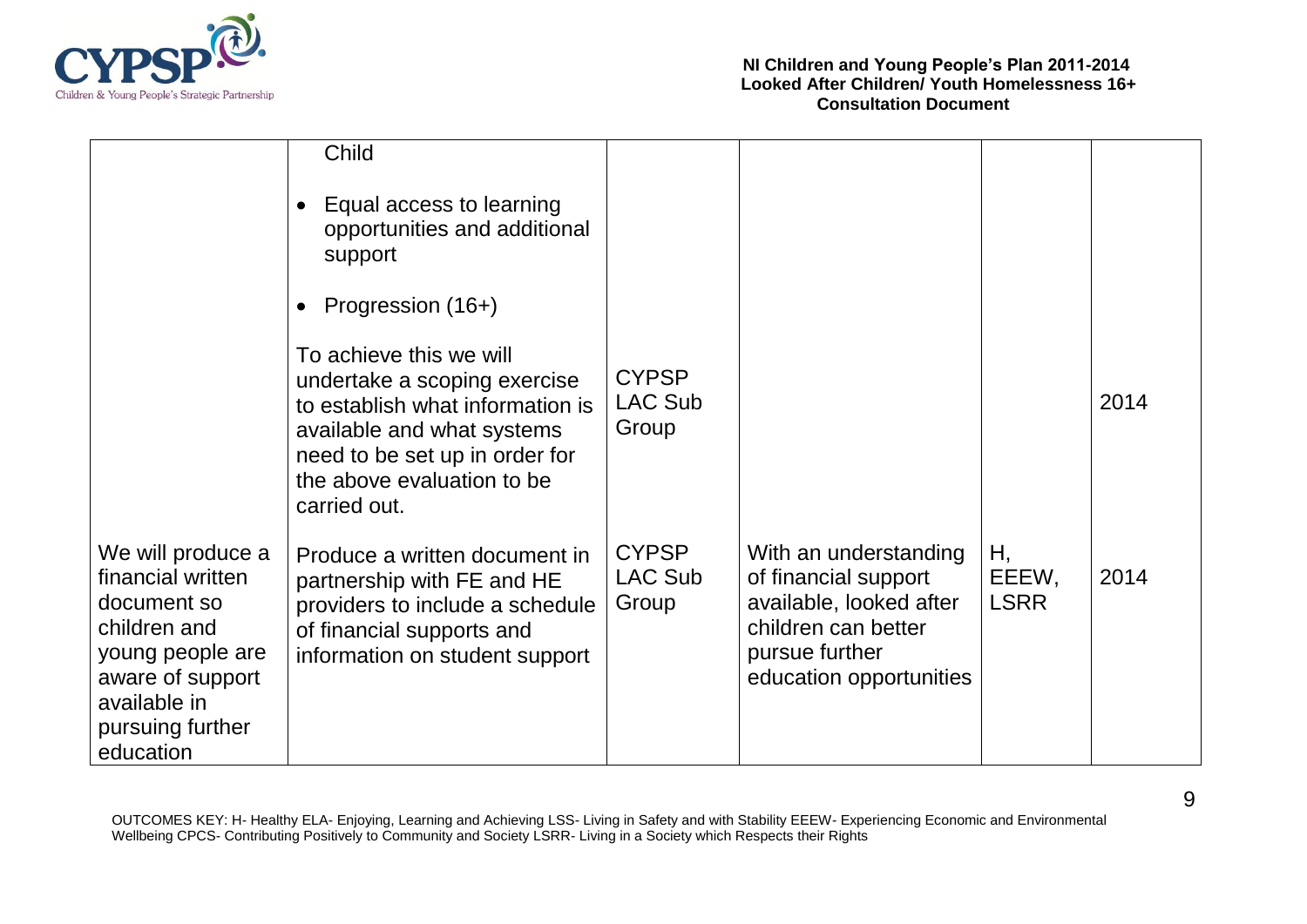

### **Outcome** *Living in Safety and with Stability The safety and stability of children and young people in care will be the responsibility of everyone in the community*

### **What do we know about children and young people…**

### **Quantitative Information Qualitative Information**

- % of Looked After Children in unregulated placement (DSF 10.4.9)
- % of Looked After Children who have 2 or more placements moves after becoming looked after (DSF 10.3.9)

(CDT Re: number of moves)

- % of looked after children in inappropriate placements (DSF 10.8.23)
- Number of looked after children entering the criminal justice system ( DSF 10.4.11/ 10.3.29)
- % of looked after children on the Child Protection

Evaluation from GEM Scheme

CASI: 80% of participants report feeling completely safe in their placement. 23% had changed placement once or twice in the previous year and 31% had been in their placement for more than 5 years.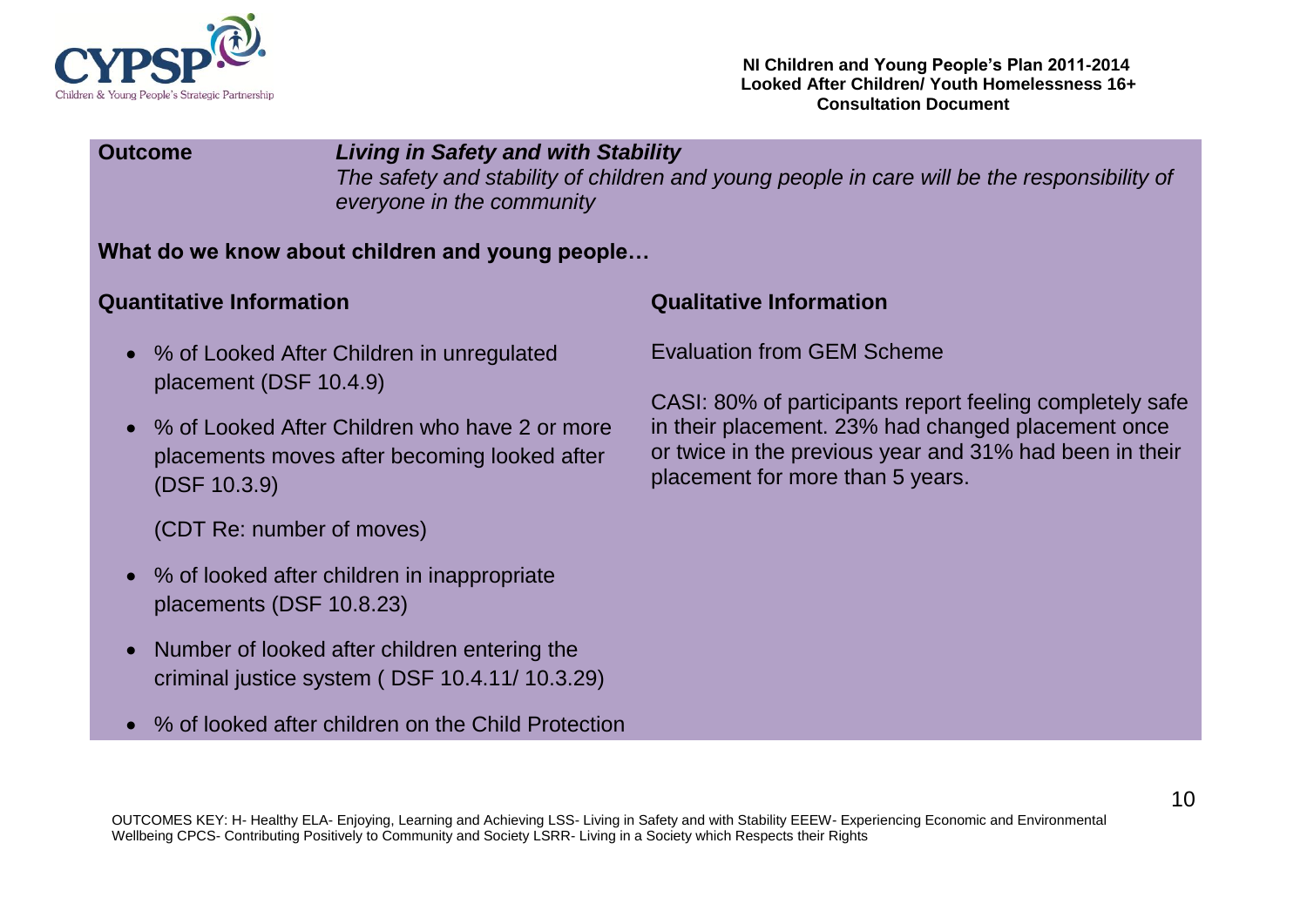

### register (DSF 10.3.11)

 Number of looked after children subject to a dual process

### **What we will do**

- We will ensure that looked after children and young people are placed appropriately in the right placement to meet their needs
- We will promote arrangements for the safety of all children and young people in care

| <b>Outcome: Living in Safety and with Stability</b> |                                                                                      |                                 |                                                                            |                          |         |  |  |  |
|-----------------------------------------------------|--------------------------------------------------------------------------------------|---------------------------------|----------------------------------------------------------------------------|--------------------------|---------|--|--|--|
| <b>Actions:</b>                                     | <b>Implementation Milestones</b>                                                     | Lead<br>person/othe<br>r groups | <b>What difference will</b><br>it make to children<br>and young people     | <b>Other</b><br>outcomes | By when |  |  |  |
| We will ensure<br>that looked after<br>children and | Action plan to increase<br>permanency of placements<br>which includes the following: | <b>HSCB</b><br><b>HSCT</b>      | Appropriate<br>placements will<br>reduce the risk of                       | H, ELA,<br>EEEW,         | 2014    |  |  |  |
| young people<br>are placed<br>appropriately in      | Review regional policy on<br>permanence                                              | <b>RAFT</b>                     | disruption which will<br>create stability for the<br>child or young person | <b>LSRR</b>              | 2014    |  |  |  |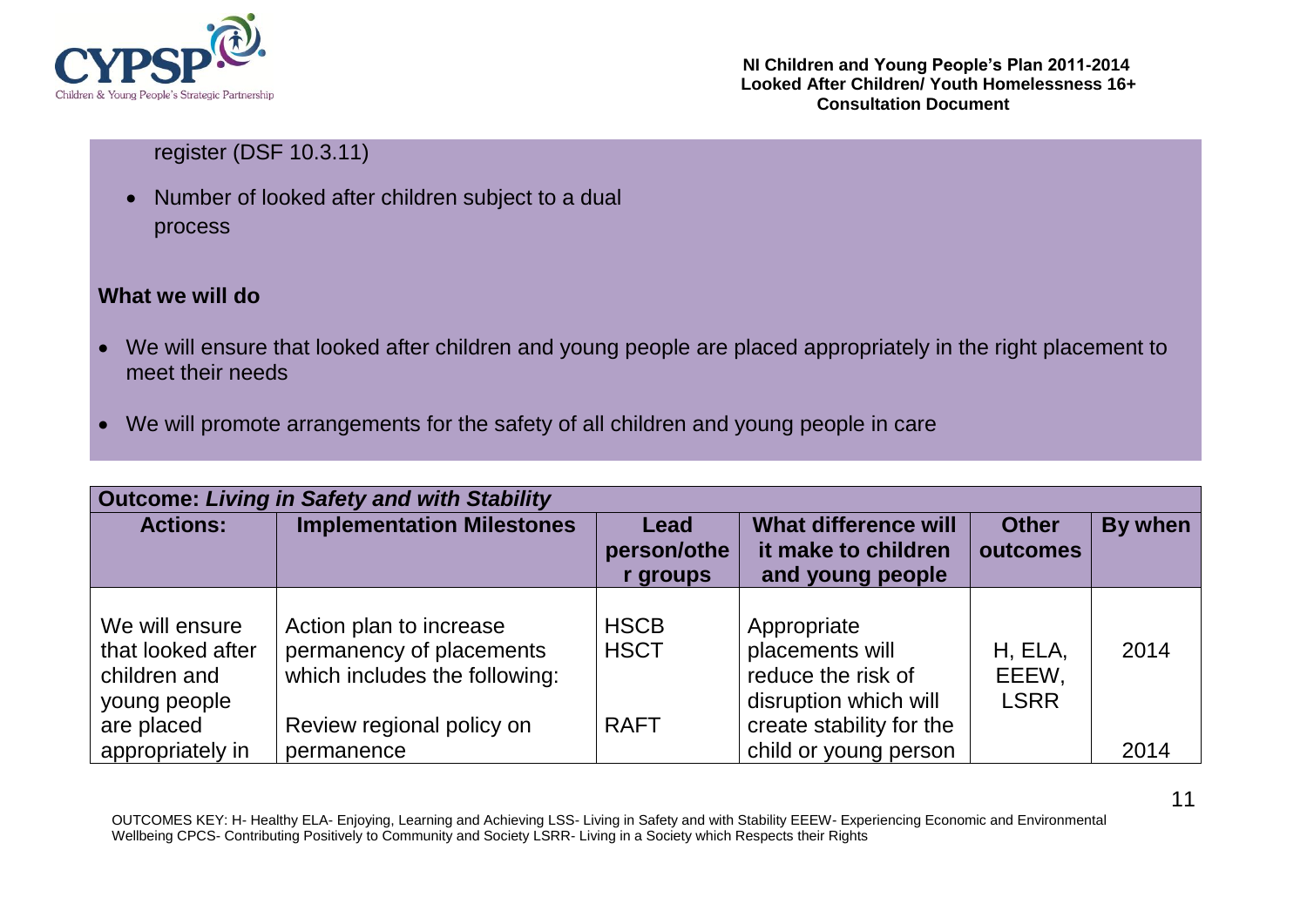

| the right<br>placement to<br>meet their needs                        | Develop arrangements to<br>monitor unplanned fostering<br>placement disruptions and<br>review patterns emerging in<br>order to inform practice. | <b>CYPSP LAC</b><br>Sub Group                                                                   |                                                                      |                         | 2014 |
|----------------------------------------------------------------------|-------------------------------------------------------------------------------------------------------------------------------------------------|-------------------------------------------------------------------------------------------------|----------------------------------------------------------------------|-------------------------|------|
|                                                                      | Support the stability of<br>placements by developing a<br>strategy to enhance public<br>awareness of children in care.                          | PHA, CYPSP<br>LAC Sub<br>Group and<br>links to other<br>voluntary<br>and<br>community<br>groups | A reduction in the<br>number of disruptions                          |                         | 2014 |
| We will ensure<br>that young<br>people living in<br>care do not come | All care staff and foster carers<br>are trained to recognise risk<br>factors                                                                    | RAFT,<br><b>VOYPIC</b> and<br>other<br>relevant                                                 | Young People are<br>better protected and<br>feel safer               | H, EEEW,<br><b>LSRR</b> | 2014 |
| to any harm from<br>physical,<br>emotional or<br>sexual abuse,       | Children and young people are<br>supported to disclose or seek<br>support when they do not feel<br>safe                                         | voluntary<br>organisation<br>S                                                                  | Young people<br>participate in their<br>own protection and<br>safety |                         | 2014 |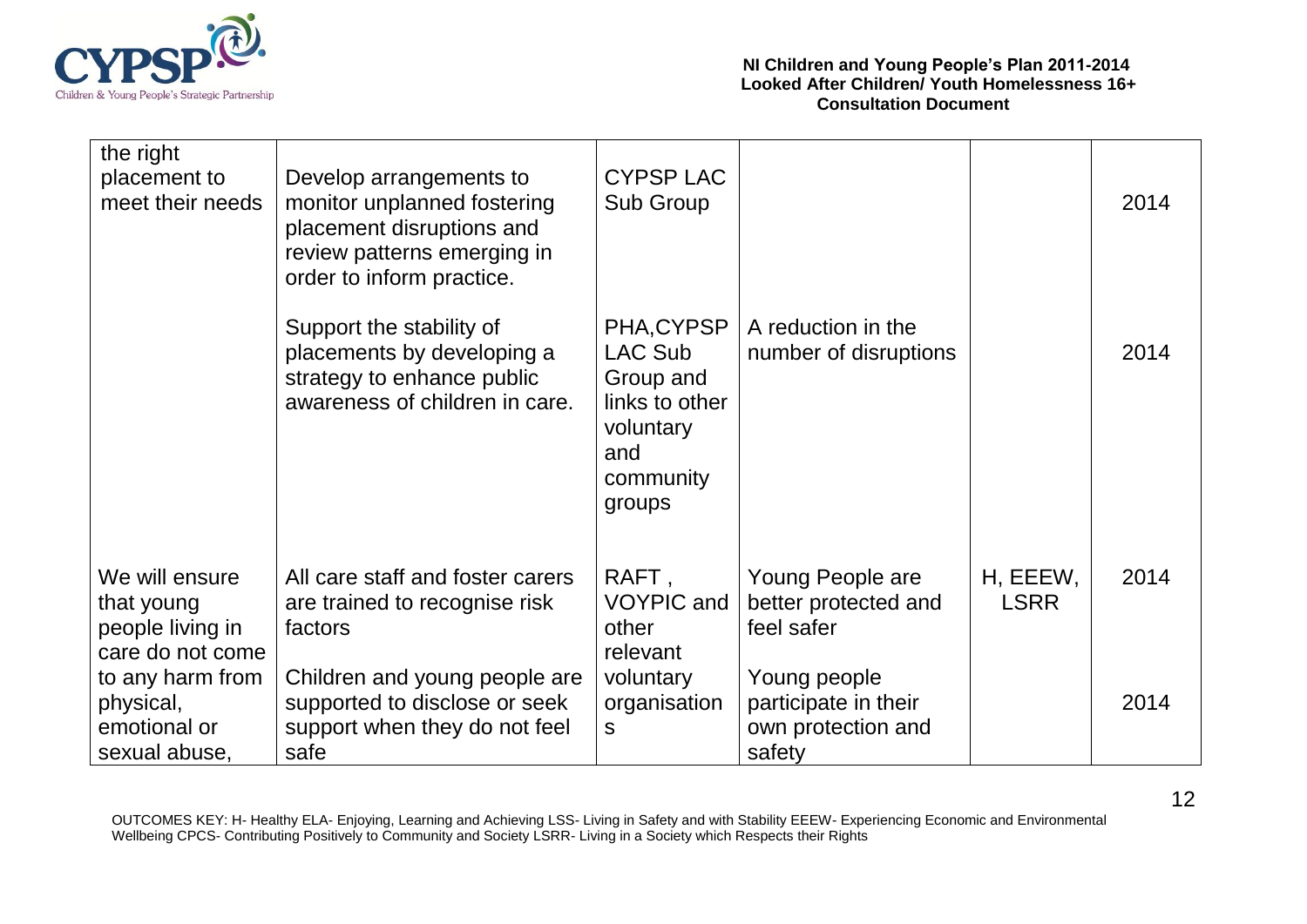

| including sexual<br>exploitation                                                                  |                                                                                                                                                       |                             |                                              |                        |      |
|---------------------------------------------------------------------------------------------------|-------------------------------------------------------------------------------------------------------------------------------------------------------|-----------------------------|----------------------------------------------|------------------------|------|
| We will ensure<br>that Looked After<br>Children will not<br>inappropriately<br>enter the criminal | Working collaboratively with<br>the Early Intervention sub<br>group and the CYP and<br>Offending sub group to reduce<br>number of LAC entering the    | <b>HSC Trust</b><br>and YJA |                                              |                        | 2014 |
| justice system                                                                                    | criminal justice system                                                                                                                               |                             | Fewer LAC will enter<br>the criminal justice | H, LSS,<br><b>LSRR</b> |      |
|                                                                                                   | All relevant staff to adopt a<br>problem solving approach,<br>including restorative practice                                                          | <b>HSC Trust</b><br>and YJA | system                                       |                        | 2014 |
|                                                                                                   | Ensure that comparable early<br>intervention and prevention<br>services are as accessible to<br>LAC as they are to other<br>children and young people | <b>HSC Trust</b><br>and YJA |                                              |                        | 2014 |
|                                                                                                   |                                                                                                                                                       |                             |                                              |                        |      |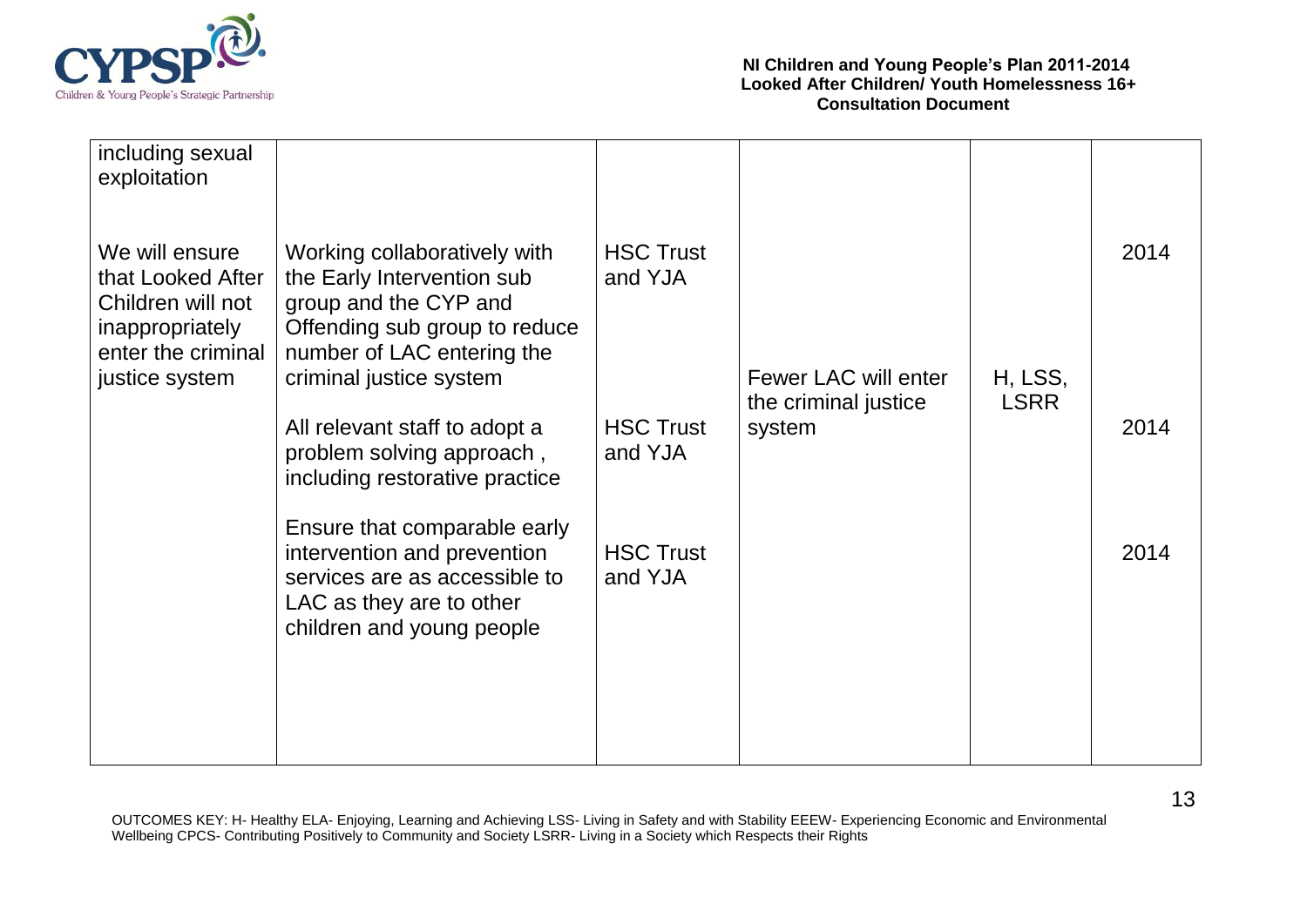

### **Outcome** *Experiencing Economic and Environmental Wellbeing*

*Children and young people will engage in pathways to further and higher education, prevocational and mainstream training and employment. They should live in affordable and secure households (at home in care, in foster care, residential care or independently).They should be helped to fulfil their potential in the adult world.*

### **What do we know about children and young people… Quantitative Information Qualitative Information**

- % of Looked After Children and care leavers who are economically active or in education or training aged 16 – 21+ (PMSI monthly returns) (DSF 10.4.10)
- % of 16 & 17 in care placements and in employment, education or training (DSF 10.4.10)
- % of care leavers who reside in suitable, affordable accommodation (DSF 10.4.09)

- Research evidences that young people leaving care have significantly poorer outcomes in education, training and employment compared to their peers. *(Stein, M, 2012).* CASI (Sample size-121) reported that 76% of participants were in education, training or employment.
- Young people need a secure and safe place to live in as part of leaving care and support with education, training and employment to help them sustain their accommodation. *(Morgan 2009 and Lindsay and Morgan 2006)*
- Encouragement, support, and having high aspirations for young people are important to supporting young people into and through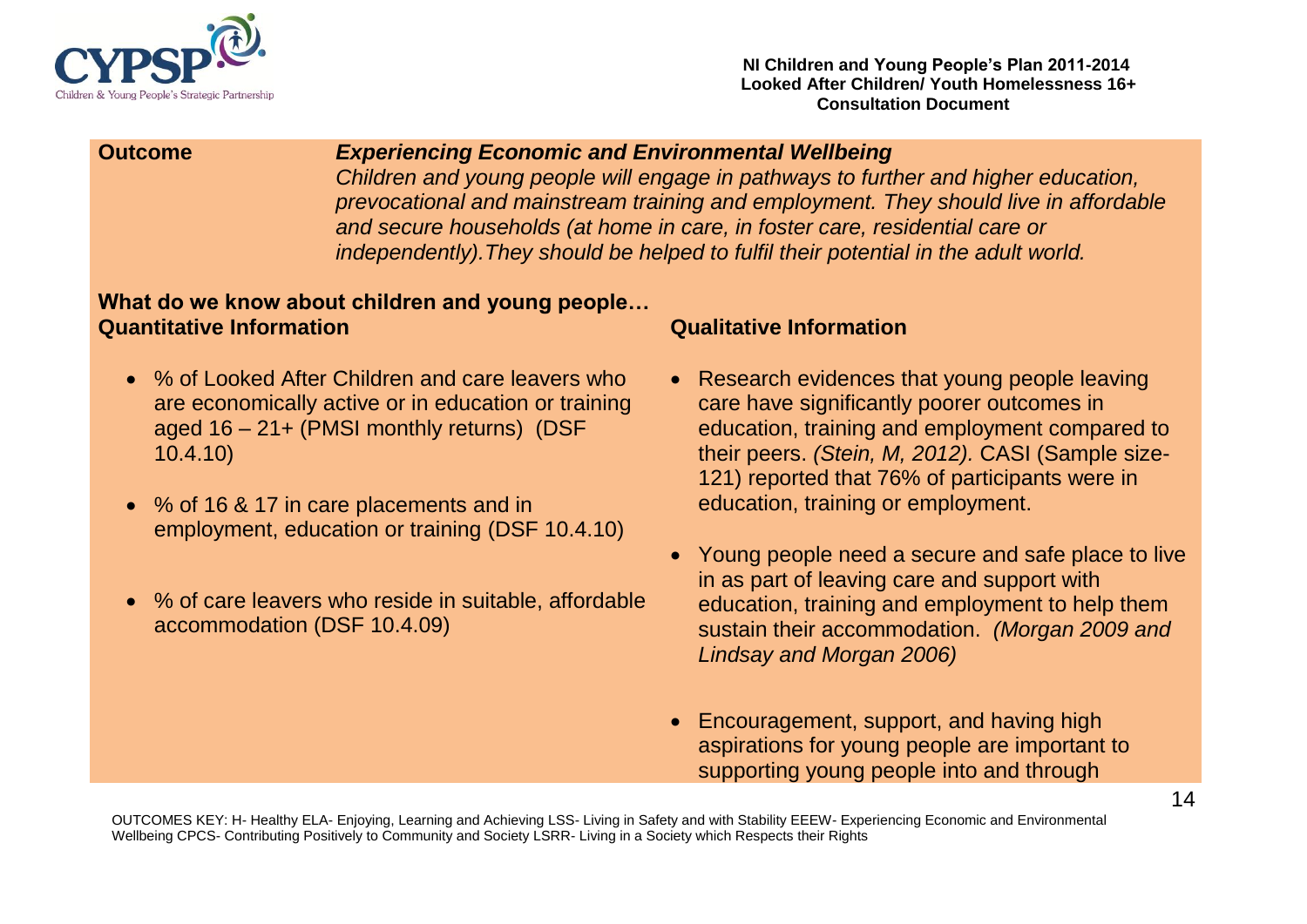

**NI Children and Young People's Plan 2011-2014 Looked After Children/ Youth Homelessness 16+ Consultation Document**

education, training and employment *(NCAS From Care2Work: Creating Opportunities and Raising Aspirations, 2010)*

- Young people need written information to understand financial entitlements and practical support to assist them with money management. (McCrea, R, 2008 – Evaluation of GEM Scheme; Morgan and Lindsay 2012)
- CASI (sample size- 121) found that 63% of participants over 16 currently receive help to manage money

### **What we will do**

- We will ensure provision of age appropriate money management programmes to children and young people in care and to those who hold primary caring responsibilities to looked after and care experienced young people
- We will assist all young people with an experience of care to attain economic independence, by supporting them with appropriate careers advice, skills, educational and employment opportunities to help them achieve their career goals.
- We will work with NIHE and other voluntary accommodation providers to develop an appropriate continuum of accommodation for young people aged16+ and those experiencing youth homelessness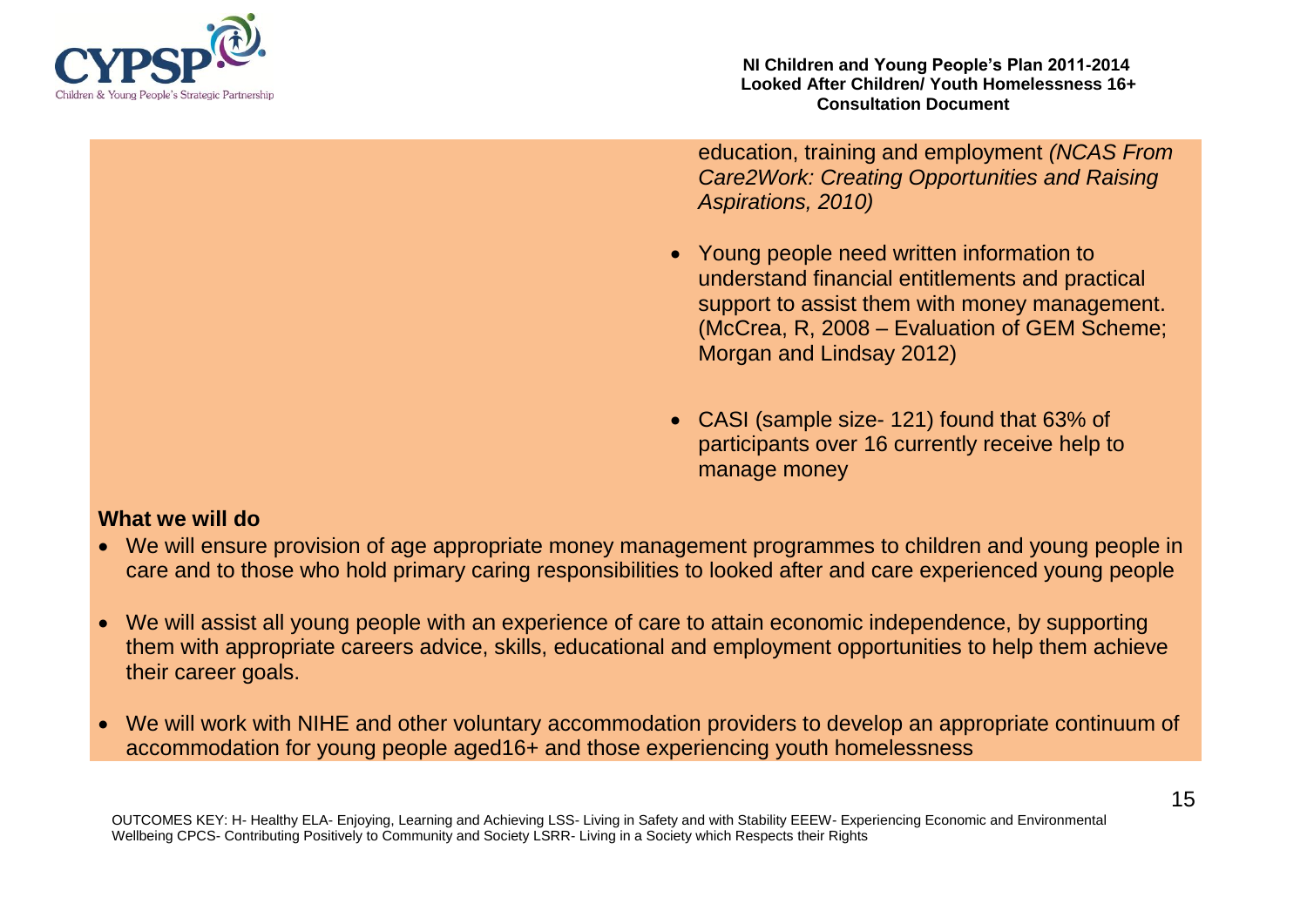

| <b>Outcome: Experiencing Economic and Environmental Wellbeing</b>                                   |                                                                                                                                                                                                                        |                                                                                          |                                                                                                              |                                |         |  |  |
|-----------------------------------------------------------------------------------------------------|------------------------------------------------------------------------------------------------------------------------------------------------------------------------------------------------------------------------|------------------------------------------------------------------------------------------|--------------------------------------------------------------------------------------------------------------|--------------------------------|---------|--|--|
| <b>Actions:</b>                                                                                     | <b>Implementation Milestones</b>                                                                                                                                                                                       | Lead<br>person/othe<br>r groups                                                          | <b>What difference</b><br>will it make to<br>children and young<br>people                                    | <b>Other</b><br>outcomes       | By when |  |  |
| Provision of age<br>appropriate<br>money<br>management                                              | Complete a scoping of current<br>programmes available on money<br>management                                                                                                                                           | <b>HSC Trusts</b><br>in<br>collaboration<br>with Social                                  | Young people are<br>better equipped and<br>informed about                                                    | H, LSS,<br>LSRR,<br><b>ELA</b> | 2014    |  |  |
| programmes to<br>children and<br>young people in<br>care and to<br>those who hold<br>primary caring | Delivery of agreed training<br>programmes on money<br>management / preparation for<br>adulthood to young people in<br>residential care                                                                                 | Security,<br><b>Further</b><br><b>Education</b><br>and Higher<br>Education<br>colleagues | financial<br>entitlements, source<br>of financial<br>assistance, money<br>management skills<br>and budgeting |                                | 2014    |  |  |
| responsibilities<br>to looked after<br>and care<br>experienced<br>young people                      | Delivery of agreed training<br>programmes on money<br>management / preparation for<br>adulthood to those with primary<br>caring responsibilities - kinship<br>and non kinship carers,<br>residential and 16 Plus staff |                                                                                          |                                                                                                              |                                | 2014    |  |  |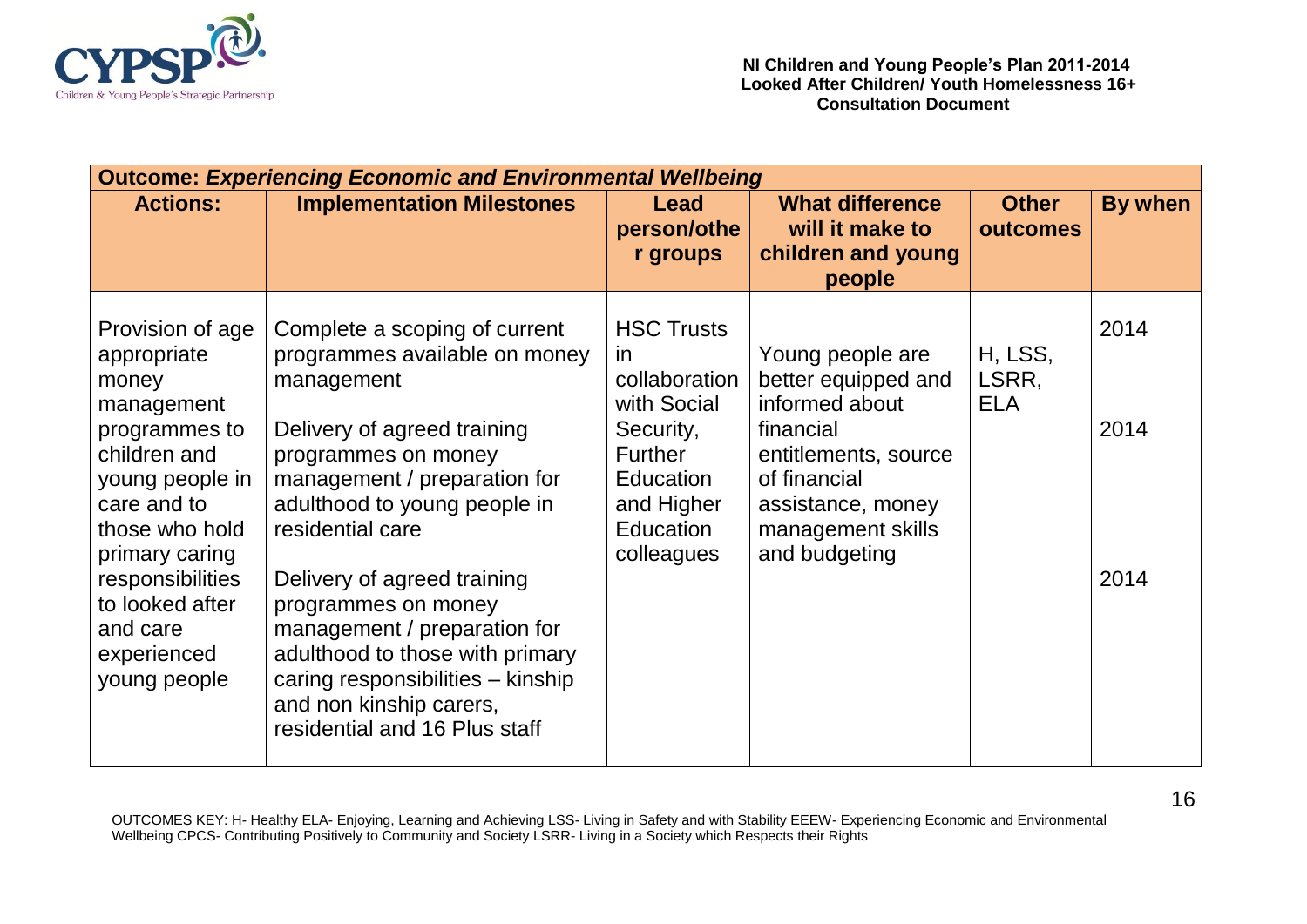

| Assist all young<br>people with an<br>experience of<br>care to attain<br>economic<br>independence,<br>by supporting<br>them with<br>appropriate<br>careers advice,<br>skills, | Maintenance of Regional<br>Strategic Group – Care to<br>Career – to support and drive<br>the education, training and<br>employment needs of care<br>experienced young people<br>through collaborative working<br>by those bodies with lead<br>responsibilities for improving<br>outcomes for young people. | DEL, HSCB,<br><b>HSC Trusts,</b><br>PHA, DENI,<br>Fostering<br>Network,<br>VOYPIC,<br><b>DSD</b> | Young people may<br>benefit from<br>additional routes to<br>employment as care<br>leavers                                                                                                                           | LSRR, H,<br><b>ELA</b> | 2014 |
|-------------------------------------------------------------------------------------------------------------------------------------------------------------------------------|------------------------------------------------------------------------------------------------------------------------------------------------------------------------------------------------------------------------------------------------------------------------------------------------------------|--------------------------------------------------------------------------------------------------|---------------------------------------------------------------------------------------------------------------------------------------------------------------------------------------------------------------------|------------------------|------|
| educational and<br>employment<br>opportunities to<br>help them<br>achieve their<br>career goals.                                                                              | The Group will engage with<br>SSA/DSD representatives to<br>examine Welfare Reform<br>changes and consider<br>potential negative impacts<br>and update related financial<br>guidance for care affected<br>young people. Consideration<br>will also be given to EMA<br>entitlements.                        | <b>CYPSP/LAC</b><br>$16 + Sub$<br>Group                                                          | Measure the benefits<br>of additional targeted<br>employability<br>support to young<br>people to inform<br>service<br>improvements in<br>education training<br>and employment for<br>the benefit of young<br>people | LSRR, H,<br><b>ELA</b> | 2014 |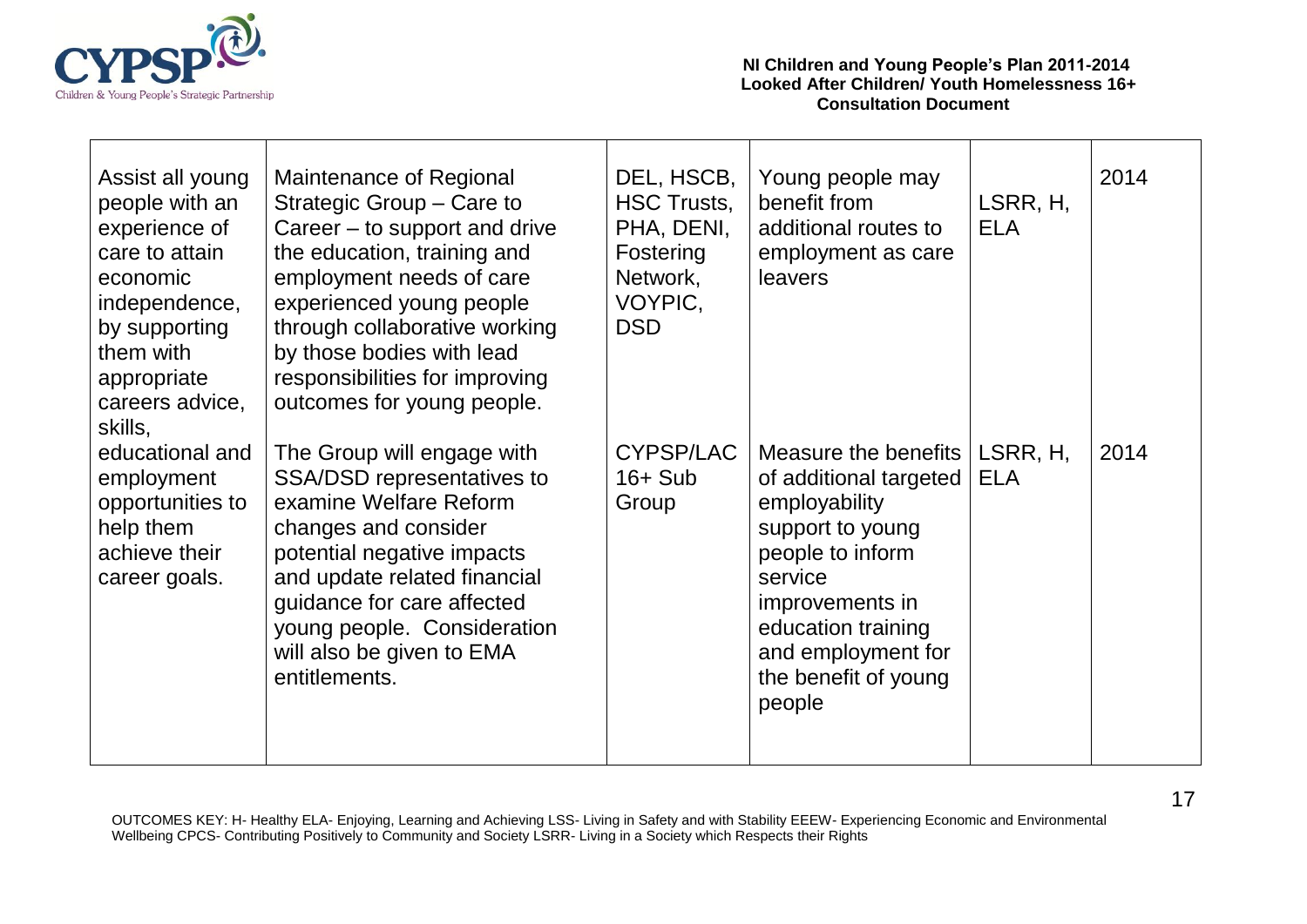

|                                                                                                      | Complete evaluative work on<br>current dedicated<br><b>Employability Services for</b><br>young people in and leaving<br>care to assess effectiveness<br>and impact                        | HSCB, HSC<br>Trusts, DEL<br><i>in</i><br>collaboration<br>with QUB |                                                                                                                                                      | LSRR, H,<br><b>ELA</b> | 2014 |
|------------------------------------------------------------------------------------------------------|-------------------------------------------------------------------------------------------------------------------------------------------------------------------------------------------|--------------------------------------------------------------------|------------------------------------------------------------------------------------------------------------------------------------------------------|------------------------|------|
| Develop a<br>range of<br>appropriate<br>accommodation<br>for Looked After<br>and care<br>experienced | <b>Review current Commissioning</b><br>Plan on Accommodation to Meet<br>the Needs of care leavers /<br>young homeless and identify<br>gaps in the continuum of<br>accommodation provision | <b>CYPSP LAC</b><br>Sub Group                                      | Young people will<br>benefit from a wider<br>range of suitable<br>accommodation<br>options and will be<br>afforded greater<br>stability and security | H, LSRR,<br>LSS, ELA   | 2014 |
| young people<br>aged $16+$ ,<br>including those<br>who are<br>experiencing<br>youth<br>homelessness  | Develop proposals that will<br>eliminate the use of bed and<br>breakfast arrangements                                                                                                     | <b>CYPSP LAC</b><br>Sub Group                                      | of living<br>arrangements that<br>prevent disruption, in<br>turn positively<br>impacting on<br>education, training<br>and employment                 |                        | 2014 |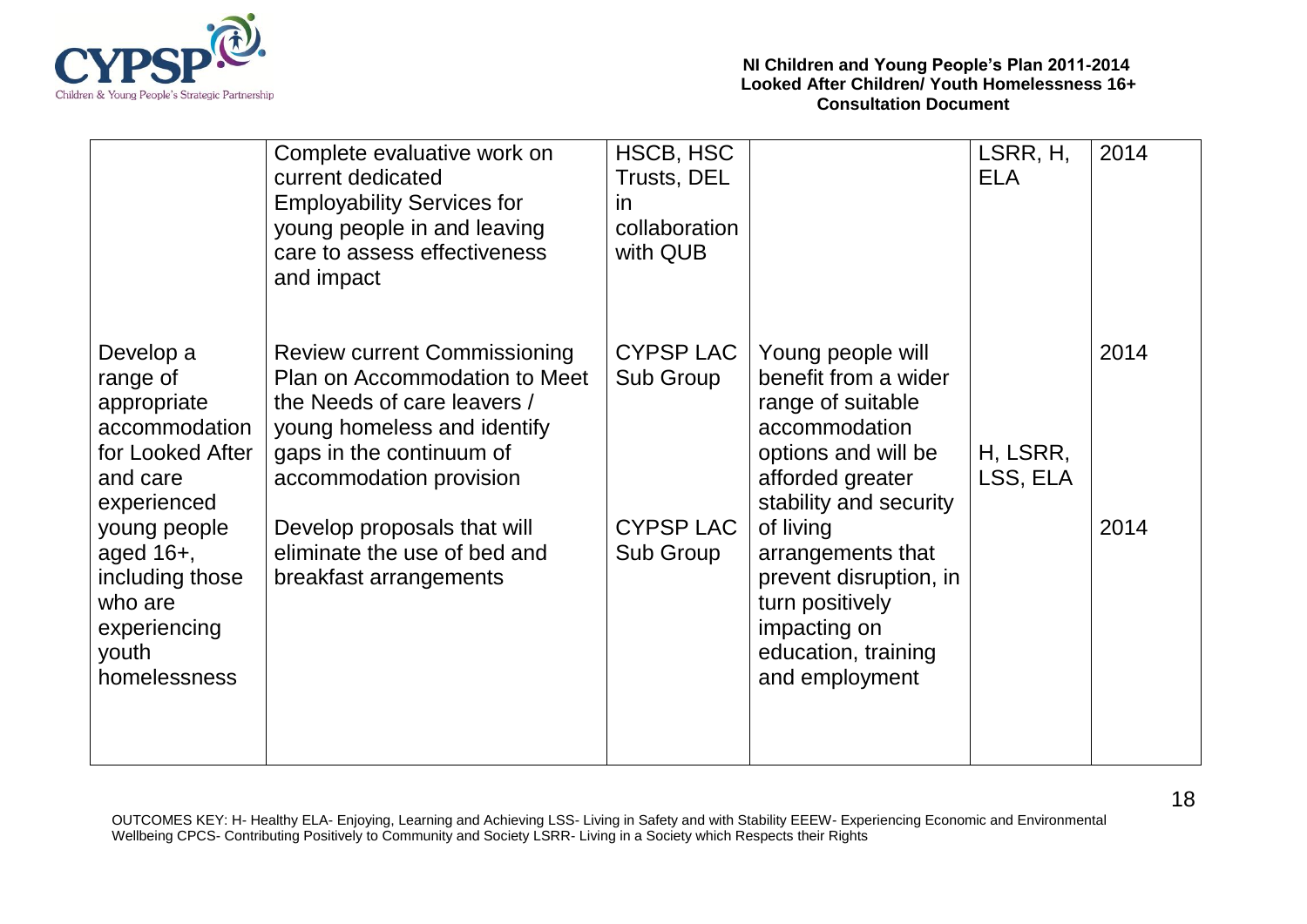

### **Outcome** *Contributing Positively to Community and Society*

*All looked after children should be supported to make a positive contribution in their day to day lives, to make informed choices and to take control of their lives. They should be supported to participate in their communities and have a say about the direction of service provision and in decisions that affect their future*

### **What do we know about children and young people… Quantitative Information Qualitative Information**

- % LAC involved in volunteering (CASI)
- % LAC involved in youth clubs, sports (CASI)
- % LAC who have not received cautions or been involved in criminal offences (DSF 10.4.11/ 10.3.29)
- % of LAC who benefit from advocacy services as individuals or groups (contract monitoring VOYPIC)

- Negative impact of young people and criminality
- Importance of LAC not being differentiated from the rest of the population
- Importance of community and a sense of belonging, Identity in addressing isolation, marginalisation
- CASI (sample size-121) reports that 51% of participants aged 16- 18 years old felt they could not talk to their personal advisor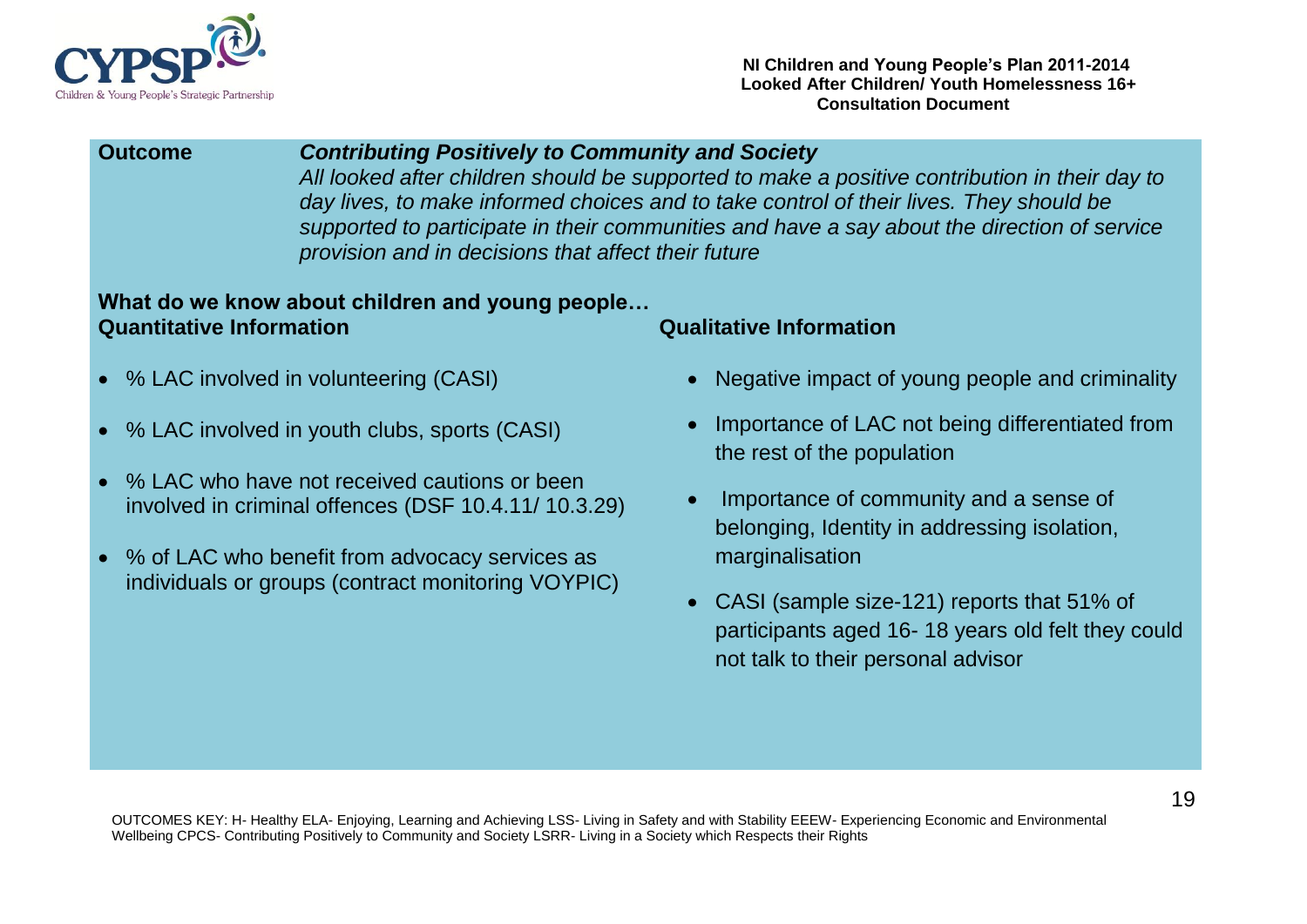

### **What we will do**

- We will support children and young people to proactively build positive relationships with their neighbours and communities
- We will ensure that mentoring is available to all looked after children and young people to develop citizenship and participate fully
- We will strive to promote the positive contributions that looked after children and young people make to society

| <b>Outcome: Contributing Positively to Community and Society</b>                                                  |                                                                                               |                                        |                                                                                                                       |                                         |         |  |  |  |
|-------------------------------------------------------------------------------------------------------------------|-----------------------------------------------------------------------------------------------|----------------------------------------|-----------------------------------------------------------------------------------------------------------------------|-----------------------------------------|---------|--|--|--|
| <b>Actions:</b>                                                                                                   | <b>Implementation Milestones</b>                                                              | Lead<br>person/oth<br>er groups        | What difference will it<br>make to children and<br>young people                                                       | <b>Other</b><br>outcome<br>S.           | By when |  |  |  |
| We will ensure<br>that mentoring is<br>available to all<br>LAC to develop<br>citizenship and<br>participate fully | Map available mentoring<br>services                                                           | Include<br>Youth/VOY<br>PIC/<br>Extern | Ensure each young<br>person has a significant<br>positive person in their<br>life and integrate into<br>care planning | H, ELA,<br>LSS,<br>EEEW,<br><b>LSRR</b> | 2014    |  |  |  |
| We will<br>proactively<br>support children                                                                        | Engage the youth service to<br>explore how to enable young<br>people to take up opportunities | <b>CYPSP</b><br><b>LAC Sub</b>         | Ensure more<br>opportunities for young<br>people to volunteer and<br>contribute positively                            | H, ELA,<br>EEEW,<br><b>LSRR</b>         | 2014    |  |  |  |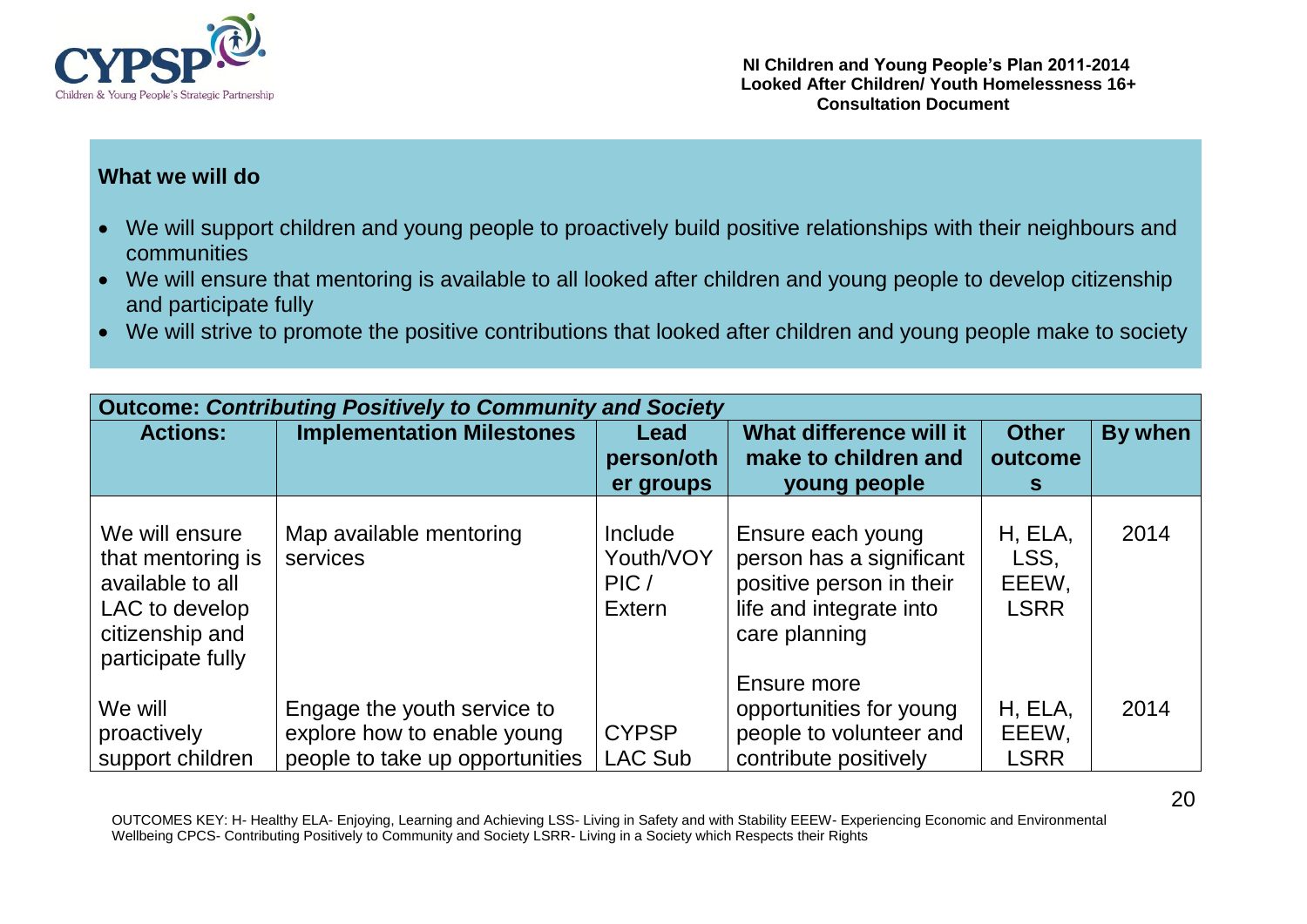

| and young<br>people to be<br>involved in their<br>own community                                                                       | within their community                                                                                                                                                                                                                                                                                                                                | Group                                   |                                                                                                                                                                                                                       |                                         |      |
|---------------------------------------------------------------------------------------------------------------------------------------|-------------------------------------------------------------------------------------------------------------------------------------------------------------------------------------------------------------------------------------------------------------------------------------------------------------------------------------------------------|-----------------------------------------|-----------------------------------------------------------------------------------------------------------------------------------------------------------------------------------------------------------------------|-----------------------------------------|------|
| We will strive to<br>promote the<br>positive<br>contributions that<br>looked after<br>children and<br>young people<br>make to society | Undertake a campaign to<br>promote a positive image of<br>children in care and to<br>challenge myths.<br>Promote events opportunities<br>to highlight positive<br>contribution and achievements<br>of looked after children<br>Promote children and young<br>people's engagement in<br>communities, that is, youth<br>clubs, sports, volunteering and | <b>CYPSP</b><br><b>LAC Sub</b><br>Group | The contributions of<br>children and young<br>people are positively<br>recognised,<br>encouraging further<br>participation and<br>reducing negative<br>stereotypes that may<br>exist of children and<br>young people. | H, ELA,<br>LSS,<br>EEEW,<br><b>LSRR</b> | 2014 |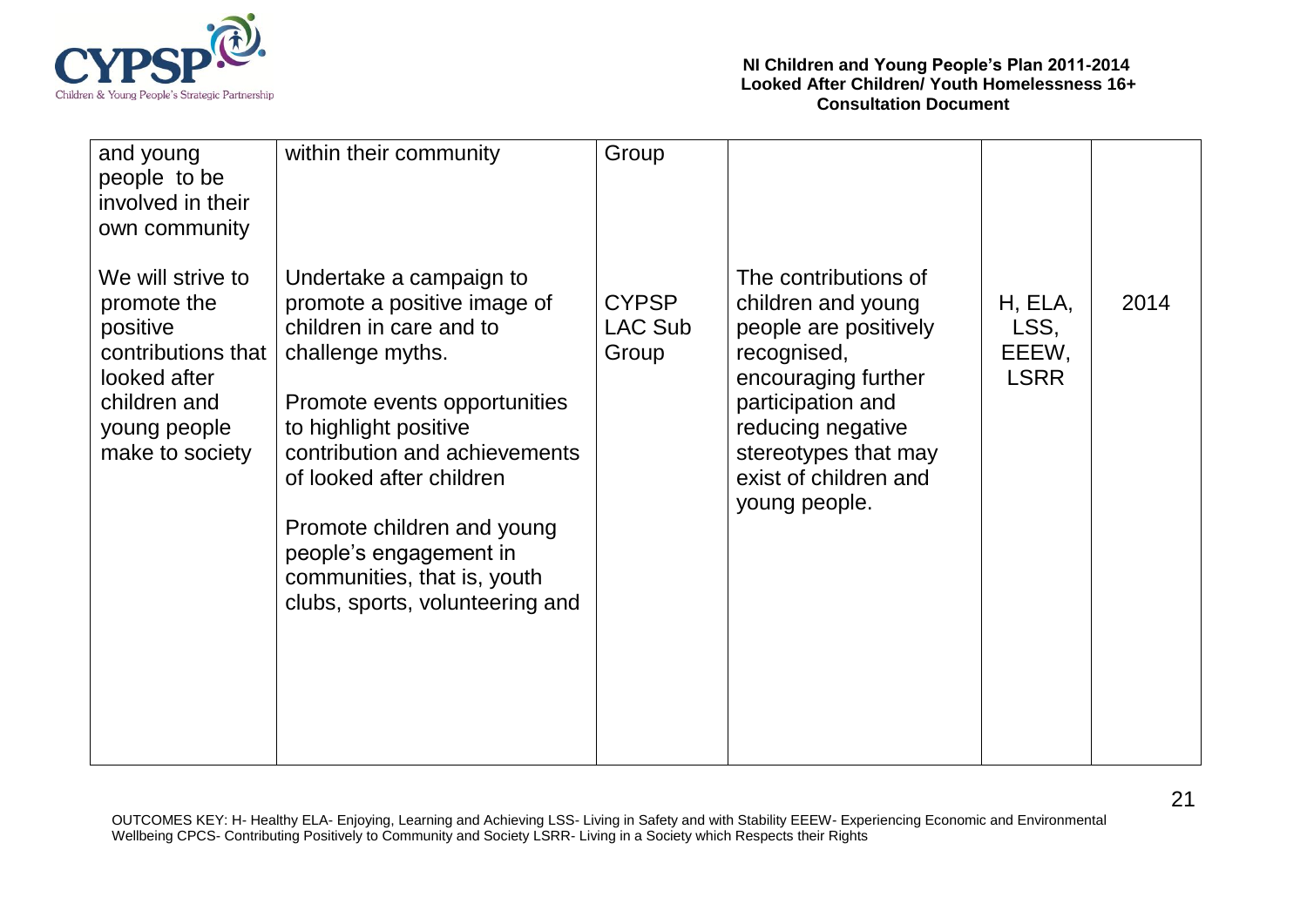

### **Outcome** *Living in a society which respects their rights*

*The UN Convention for the Rights of the Child upholds that the state should ensure alternative care according to the best interest of the child. Looked after children must be informed of their rights and helped to exercise them. There must be a community of interest to advocate the rights of looked after children.* 

### **What do we know about children and young people… Quantitative Information Qualitative Information**

- % of children and young people entering care receive information about the VOYPIC Advocacy & Policy service (VOYPIC)
- Number of children and young people using the VOYPIC advocacy service (VOYPIC)

- VOYPIC and Children's Commissioner reports relating to participation, decision making
- CASI (sample size-121) reports that 10% of participants were fully able to have a say about decisions about their future.
- Children's Commissioner Report on Care Planning
- CASI (sample size-121) reports that 62% of participants did not know what their care plan was and 38% said that no one talks to them about their care plan.
- Benefits of person centred planning in supporting user participation
- Monitor policy advocacy events e.g. at Stormont.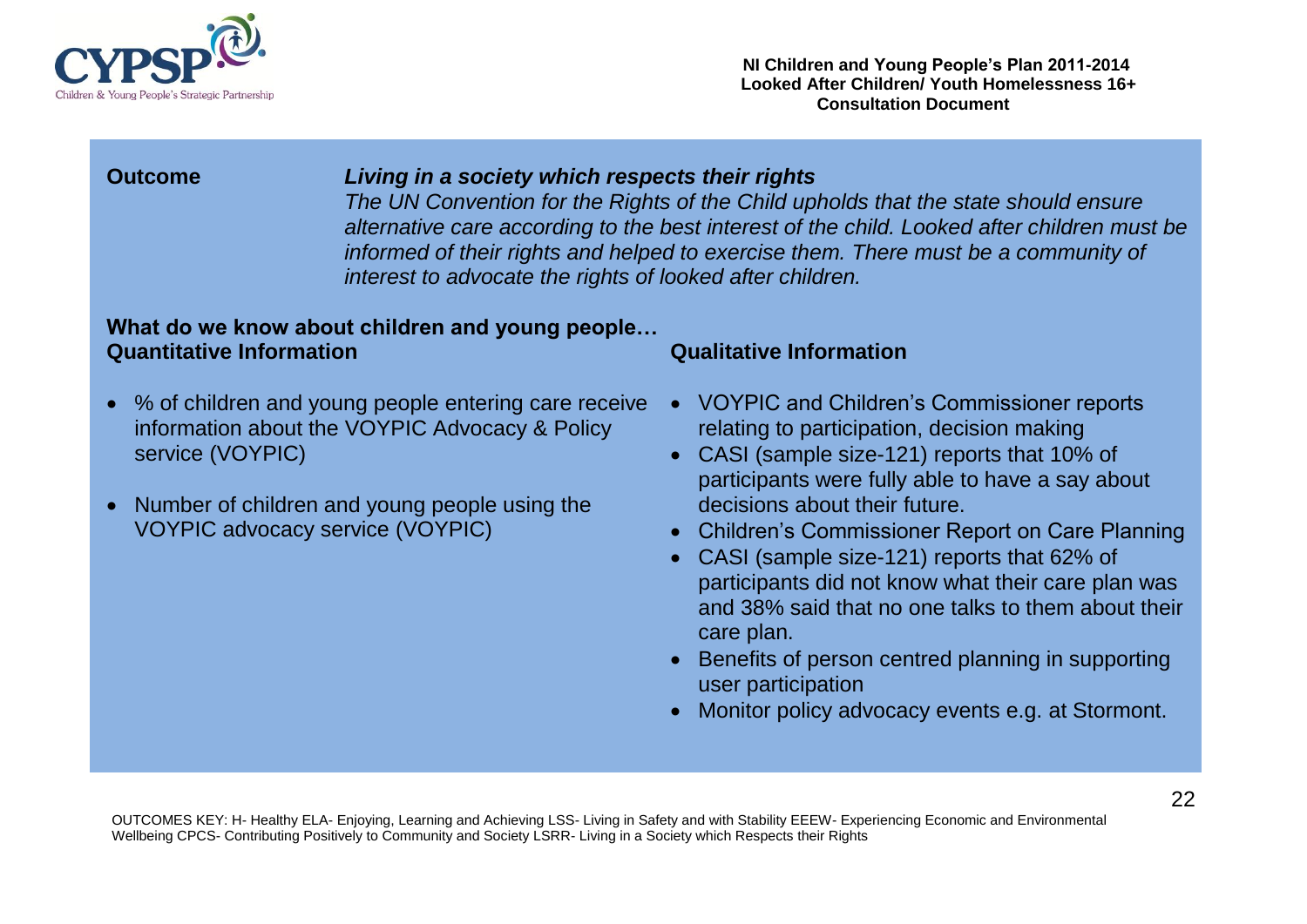

### **What we will do**

- We will ensure the rights of children and young people who are looked after are upheld and promoted
- We will promote the engagement of LAC in the development of policies through service user forums

| Outcome: Living in a society which respects their rights |                                                                                                                                    |                                    |                                                                                              |                                       |         |  |  |  |
|----------------------------------------------------------|------------------------------------------------------------------------------------------------------------------------------------|------------------------------------|----------------------------------------------------------------------------------------------|---------------------------------------|---------|--|--|--|
| <b>Actions:</b>                                          | <b>Implementation Milestones</b>                                                                                                   | Lead<br>person/o<br>ther<br>groups | What difference will it<br>make to children and<br>young people                              | <b>Other</b><br>outcome<br>S          | By when |  |  |  |
| Upholding and<br>promoting rights                        | Provide every children entering<br>care with the VOYPIC Care Pack.                                                                 | <b>VOYPIC</b>                      | Looked after children<br>and young people are<br>informed of their rights                    | H, ELA,                               | 2014    |  |  |  |
|                                                          | South Eastern Health and Social<br>Care Trust to pilot Children in<br>Care Councils.                                               | <b>CYPSP</b><br>LAC Sub<br>Group   | and options available to<br>them to exercise those<br>rights through<br>complaints, advocacy | LSS,<br>EEEW,<br>CPCS,<br><b>LSRR</b> | 2014    |  |  |  |
|                                                          | Confirm Trust arrangements in<br>place for young person friendly<br>information for Looked After<br>Children on care arrangements, | <b>CYPSP</b><br>LAC Sub<br>Group   | and representation. This<br>in turn impacts<br>positively on all other<br>outcomes.          |                                       | 2014    |  |  |  |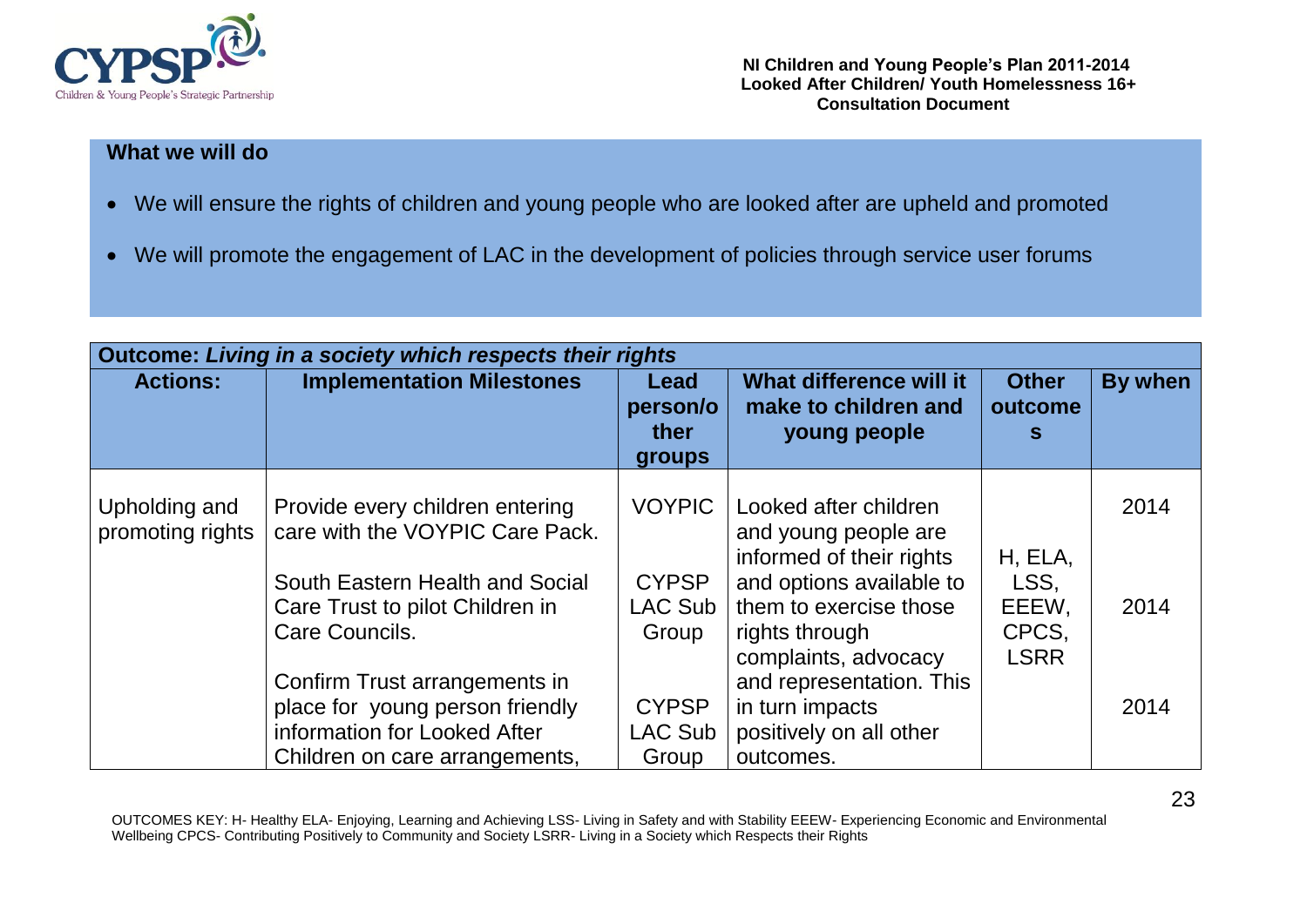

|                                                                                                                        | complaints, advocacy,<br>representation etc e.g. VOYPIC<br>brochures on complaints<br>procedure |                                         |                                                                                                                                                    |                                                  |      |
|------------------------------------------------------------------------------------------------------------------------|-------------------------------------------------------------------------------------------------|-----------------------------------------|----------------------------------------------------------------------------------------------------------------------------------------------------|--------------------------------------------------|------|
| We will promote<br>the engagement $ $<br>of LAC in the<br>development of<br>policies through<br>service user<br>forums | Map service user forums across<br>the Trust, voluntary and<br>community sectors                 | <b>CYPSP</b><br>LAC Sub<br>Group        | The right for children<br>and young people to<br>participate in decision<br>making processes is<br>realised, allowing                              | H, ELA,<br>LSS,<br>EEEW,<br>CPCS,<br><b>LSRR</b> | 2014 |
|                                                                                                                        | Review Trust PPI strategies and<br>ensure that user participation<br>across LAC is addressed    | <b>CYPSP</b><br>LAC Sub<br>Group        | looked after children<br>and young people to<br>positively influence<br>issues that concern<br>them, in turn, impacting<br>positively on all their |                                                  | 2014 |
|                                                                                                                        | Ensure that local and regional<br>policy developments have an<br>engagement strategy agreed     | <b>CYPSP</b><br><b>LAC Sub</b><br>Group | outcomes.                                                                                                                                          |                                                  | 2014 |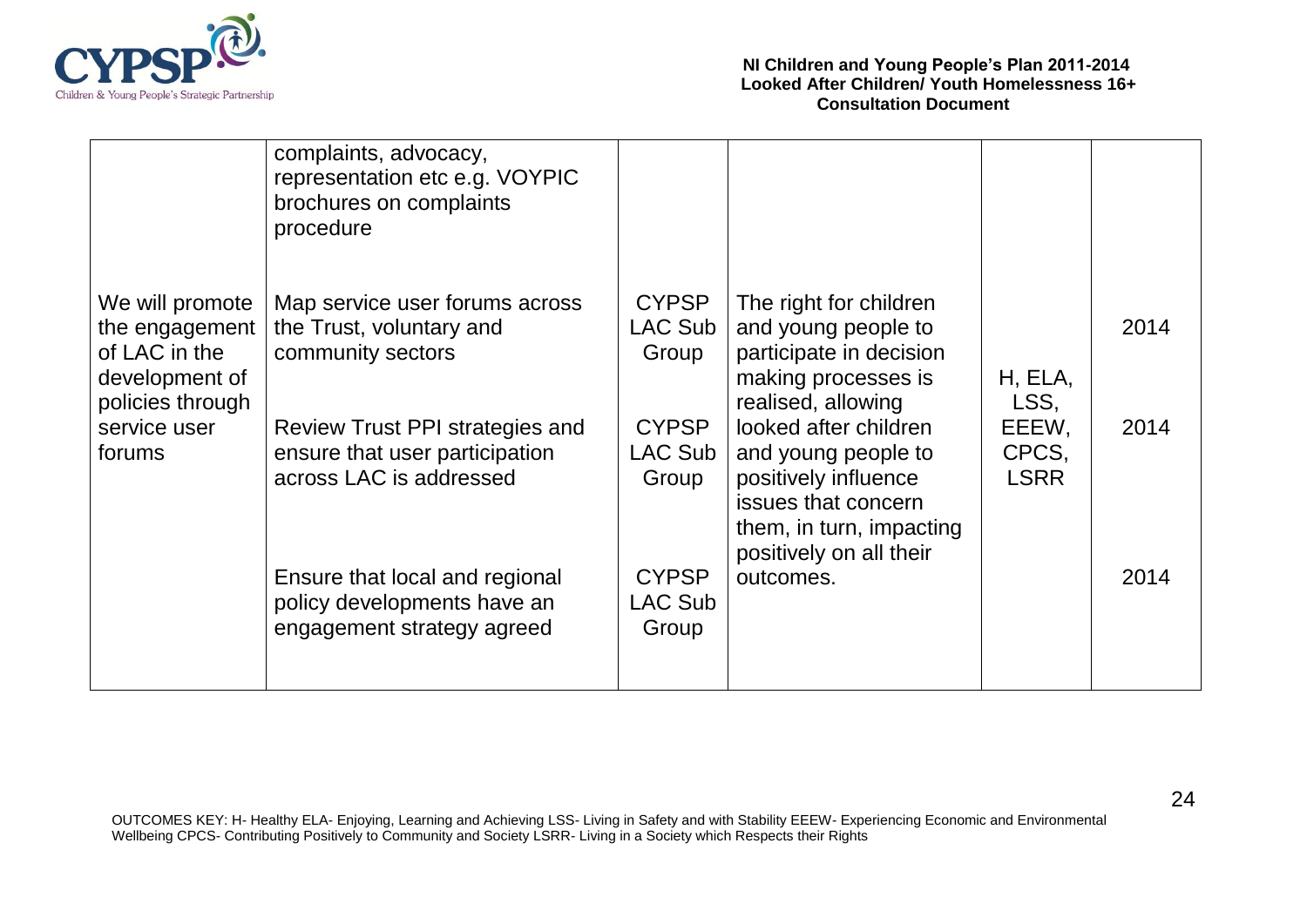

### **Appendix A: Membership of the Looked After Children/Youth Homelessness 16+ Sub Group**

| <b>Agency</b>                                                                                  | <b>Agreed Membership</b>                                           |  |  |  |  |  |
|------------------------------------------------------------------------------------------------|--------------------------------------------------------------------|--|--|--|--|--|
| Chair of LAC/16+ Sub Group- Tony Rodgers, Assistant Director of Social Care, Health and Social |                                                                    |  |  |  |  |  |
| <b>Care Board</b>                                                                              |                                                                    |  |  |  |  |  |
| <b>Statutory Sector</b>                                                                        |                                                                    |  |  |  |  |  |
| <b>Health and Social Care Board</b>                                                            | Tony Rodgers, Assistant Director of Social Care                    |  |  |  |  |  |
|                                                                                                | Marian Hall, Children's Services Project Manager                   |  |  |  |  |  |
|                                                                                                | Una Lernihan, Social Care Commissioning Lead                       |  |  |  |  |  |
|                                                                                                | Deidre Coyle, Social Care Commissioning Lead                       |  |  |  |  |  |
| <b>Department for Employment and Learning</b>                                                  | Brian Patterson, Strategy and Equality Branch                      |  |  |  |  |  |
| <b>Education and Library Boards</b>                                                            | Anne- Marie Bagnall, South Eastern ELB                             |  |  |  |  |  |
| <b>Public Health Agency</b>                                                                    | Una Turbitt, Safeguarding Children's Nurse                         |  |  |  |  |  |
| <b>Health and Social Care Trust</b>                                                            | Jacqui McGarvey, Assistant Director for Cared for Children, SEHSCT |  |  |  |  |  |
| <b>Youth Justice Agency</b>                                                                    | <b>TBC</b>                                                         |  |  |  |  |  |
| <b>Community/Voluntary/BME Sector</b>                                                          |                                                                    |  |  |  |  |  |
| <b>Barnardo's</b>                                                                              | Stephen Knox, Assistant Director of Children's Services            |  |  |  |  |  |
| <b>Extern</b>                                                                                  | Angela Devlin, Programme Manager for Children and Family Services  |  |  |  |  |  |
| <b>VOYPIC</b>                                                                                  | Vivian McConvey, Chief Executive                                   |  |  |  |  |  |
| <b>Council for Homeless NI</b>                                                                 | Kathy Maguire, Youth Services Coordinator                          |  |  |  |  |  |
| <b>Action for Children</b>                                                                     | Carina Boyle, Strategy Development Manager,                        |  |  |  |  |  |
| <b>Include Youth</b>                                                                           | Paddy Mooney, Give and Take Scheme Manager                         |  |  |  |  |  |
| <b>Staff In Attendance</b>                                                                     |                                                                    |  |  |  |  |  |
| <b>Maurice Leeson</b>                                                                          | <b>Children's Services Planning Professional Advisor</b>           |  |  |  |  |  |
| <b>Andrew Hawthorne</b>                                                                        | <b>Children's Services Planning Support Officer</b>                |  |  |  |  |  |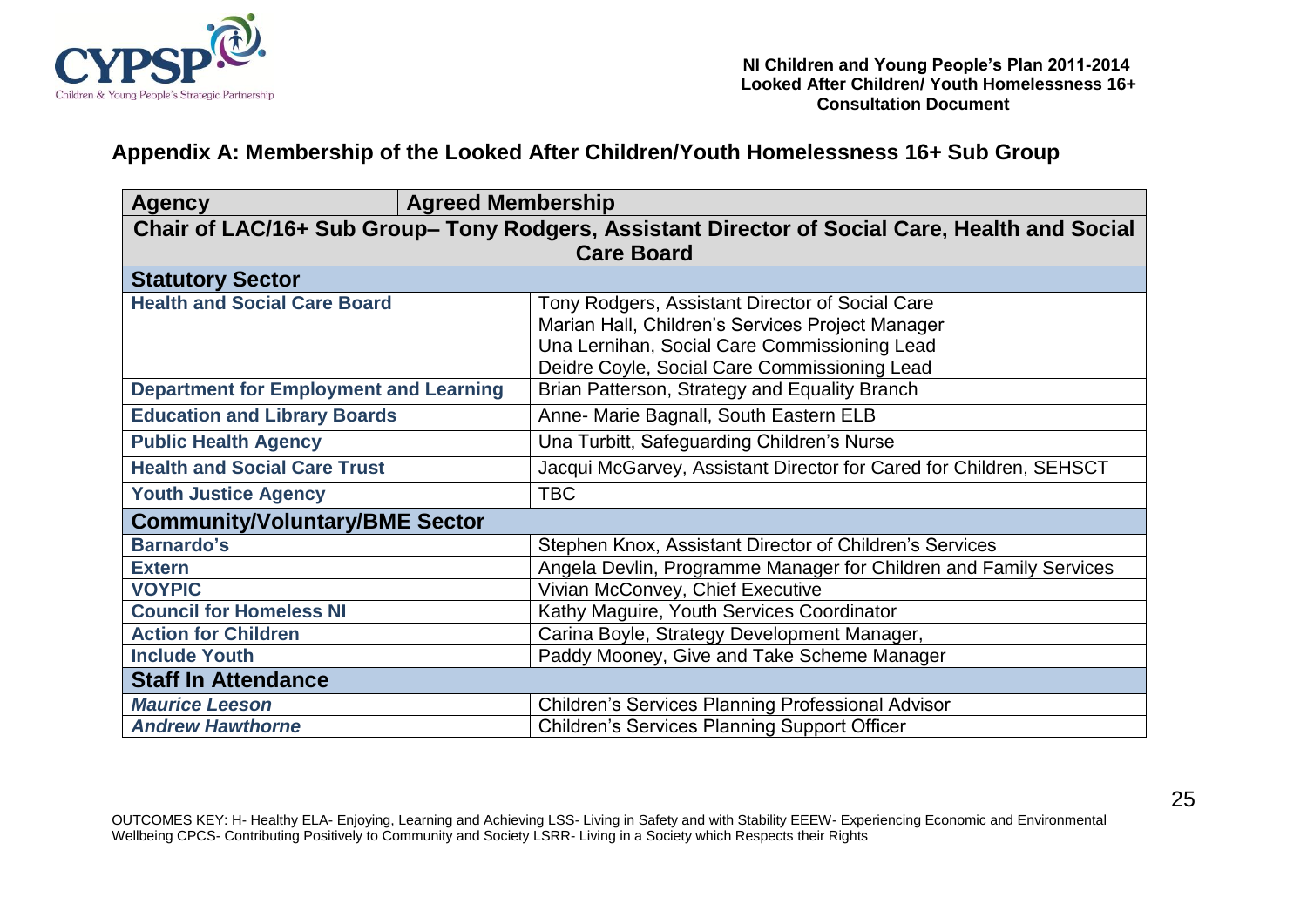

### **CONSULTATION RESPONSE FORM**

We would be very interested in your feedback on these initial priority areas as set out above. These will inform the action plan for the BME Children and Young People Sub Group. It is important to us to hear what you have to say about what the Group has planned to address for children and young people with disabilities across Northern Ireland.

We are happy to receive comments in any format. If you require this document in an alternative format (such as large print, Braille, disk, audio file, audio cassette, easy read or in minority languages to meet the needs of those not fluent in English please contact us at the details provided below.

### **Please return your response by TUESDAY 6 th August 2013 to:**

**Andrew Hawthorne Children and Young People's Strategic Partnership Health and Social Care Board 12-22 Linenhall St. Belfast BT2 8BS Telephone: 028 90553979**

**Email: [Andrew.hawthorne@hscni.net](mailto:Andrew.hawthorne@hscni.net)**

## **Thank you very much for your response**